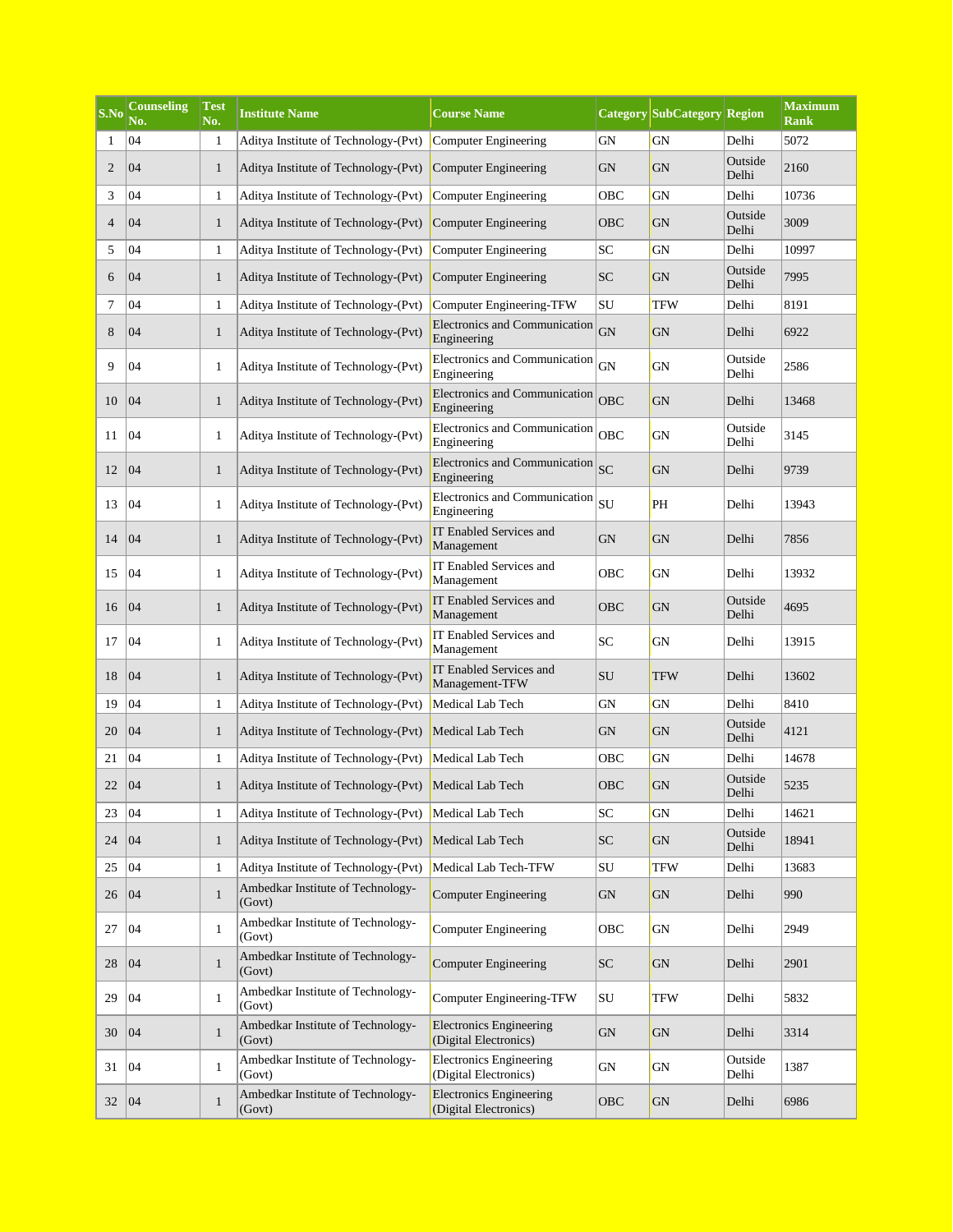| 33 | 04 | $\mathbf{1}$ | Ambedkar Institute of Technology-<br>(Govt) | <b>Electronics Engineering</b><br>(Digital Electronics)     | OBC        | GN         | Outside<br>Delhi | 1449  |
|----|----|--------------|---------------------------------------------|-------------------------------------------------------------|------------|------------|------------------|-------|
| 34 | 04 | $\mathbf{1}$ | Ambedkar Institute of Technology-<br>(Govt) | <b>Electronics Engineering</b><br>(Digital Electronics)     | <b>SC</b>  | <b>GN</b>  | Delhi            | 5678  |
| 35 | 04 | $\mathbf{1}$ | Ambedkar Institute of Technology-<br>(Govt) | <b>Electronics Engineering</b><br>(Digital Electronics)     | <b>ST</b>  | <b>GN</b>  | Delhi            | 26015 |
| 36 | 04 | $\mathbf{1}$ | Ambedkar Institute of Technology-<br>(Govt) | <b>Electronics Engineering</b><br>(Digital Electronics)-TFW | SU         | <b>TFW</b> | Delhi            | 6139  |
| 37 | 04 | $\mathbf{1}$ | Ambedkar Institute of Technology-<br>(Govt) | <b>Electronics Engineering</b><br>(Medical Electronics)     | <b>GN</b>  | <b>GN</b>  | Delhi            | 3449  |
| 38 | 04 | $\mathbf{1}$ | Ambedkar Institute of Technology-<br>(Govt) | <b>Electronics Engineering</b><br>(Medical Electronics)     | <b>GN</b>  | <b>GN</b>  | Outside<br>Delhi | 1464  |
| 39 | 04 | $\mathbf{1}$ | Ambedkar Institute of Technology-<br>(Govt) | <b>Electronics Engineering</b><br>(Medical Electronics)     | OBC        | GN         | Delhi            | 6829  |
| 40 | 04 | $\mathbf{1}$ | Ambedkar Institute of Technology-<br>(Govt) | <b>Electronics Engineering</b><br>(Medical Electronics)     | <b>SC</b>  | <b>GN</b>  | Delhi            | 8103  |
| 41 | 04 | $\mathbf{1}$ | Ambedkar Institute of Technology-<br>(Govt) | <b>Electronics Engineering</b><br>(Medical Electronics)     | SU         | DP         | Delhi            | 17437 |
| 42 | 04 | $\mathbf{1}$ | Ambedkar Institute of Technology-<br>(Govt) | <b>Instrumentation and Control</b>                          | <b>GN</b>  | <b>GN</b>  | Delhi            | 4257  |
| 43 | 04 | $\mathbf{1}$ | Ambedkar Institute of Technology-<br>(Govt) | <b>Instrumentation and Control</b>                          | GN         | GN         | Outside<br>Delhi | 2083  |
| 44 | 04 | $\mathbf{1}$ | Ambedkar Institute of Technology-<br>(Govt) | <b>Instrumentation and Control</b>                          | OBC        | <b>GN</b>  | Delhi            | 9350  |
| 45 | 04 | $\mathbf{1}$ | Ambedkar Institute of Technology-<br>(Govt) | <b>Instrumentation and Control</b>                          | SC         | <b>GN</b>  | Delhi            | 10916 |
| 46 | 04 | $\mathbf{1}$ | Ambedkar Institute of Technology-<br>(Govt) | IT Enabled Services and<br>Management                       | <b>GN</b>  | <b>GN</b>  | Delhi            | 3269  |
| 47 | 04 | $\mathbf{1}$ | Ambedkar Institute of Technology-<br>(Govt) | IT Enabled Services and<br>Management                       | <b>GN</b>  | <b>GN</b>  | Outside<br>Delhi | 1712  |
| 48 | 04 | $\mathbf{1}$ | Ambedkar Institute of Technology-<br>(Govt) | IT Enabled Services and<br>Management                       | OBC        | <b>GN</b>  | Delhi            | 6405  |
| 49 | 04 | $\mathbf{1}$ | Ambedkar Institute of Technology-<br>(Govt) | IT Enabled Services and<br>Management                       | OBC        | GN         | Outside<br>Delhi | 1726  |
| 50 | 04 | $\mathbf{1}$ | Ambedkar Institute of Technology-<br>(Govt) | IT Enabled Services and<br>Management                       | <b>SC</b>  | <b>GN</b>  | Delhi            | 8165  |
| 51 | 04 | $\mathbf{1}$ | Ambedkar Institute of Technology-<br>(Govt) | IT Enabled Services and<br>Management                       | SU         | DP         | Delhi            | 8957  |
| 52 | 04 | $\mathbf{1}$ | Aryabhat Institute of Technology-<br>(Govt) | Architectural Assistantship                                 | GN         | <b>GN</b>  | Delhi            | 3832  |
| 53 | 04 | $\mathbf{1}$ | Aryabhat Institute of Technology-<br>(Govt) | Architectural Assistantship                                 | ${\rm GN}$ | GN         | Outside<br>Delhi | 2421  |
| 54 | 04 | $\mathbf{1}$ | Aryabhat Institute of Technology-<br>(Govt) | Architectural Assistantship                                 | OBC        | <b>GN</b>  | Delhi            | 7496  |
| 55 | 04 | $\mathbf{1}$ | Aryabhat Institute of Technology-<br>(Govt) | Architectural Assistantship                                 | OBC        | GN         | Outside<br>Delhi | 2441  |
| 56 | 04 | $\mathbf{1}$ | Aryabhat Institute of Technology-<br>(Govt) | Architectural Assistantship                                 | <b>SC</b>  | GN         | Delhi            | 9524  |
| 57 | 04 | $\mathbf{1}$ | Aryabhat Institute of Technology-<br>(Govt) | Architectural Assistantship                                 | ${\rm SC}$ | GN         | Outside<br>Delhi | 5823  |
| 58 | 04 | $\mathbf{1}$ | Aryabhat Institute of Technology-<br>(Govt) | Civil Engineering                                           | ${\rm GN}$ | ${\rm GN}$ | Delhi            | 2503  |
| 59 | 04 | $\mathbf{1}$ | Aryabhat Institute of Technology-<br>(Govt) | Civil Engineering                                           | GN         | GN         | Outside<br>Delhi | 713   |
| 60 | 04 | $\mathbf{1}$ | Aryabhat Institute of Technology-<br>(Govt) | Civil Engineering-TFW                                       | SU         | TFW        | Delhi            | 7217  |
| 61 | 04 | $\mathbf{1}$ | Aryabhat Institute of Technology-<br>(Govt) | <b>Electrical Engineering</b>                               | GN         | GN         | Delhi            | 2696  |
| 62 | 04 | $\mathbf{1}$ | Aryabhat Institute of Technology-<br>(Govt) | <b>Electrical Engineering</b>                               | OBC        | <b>GN</b>  | Delhi            | 4200  |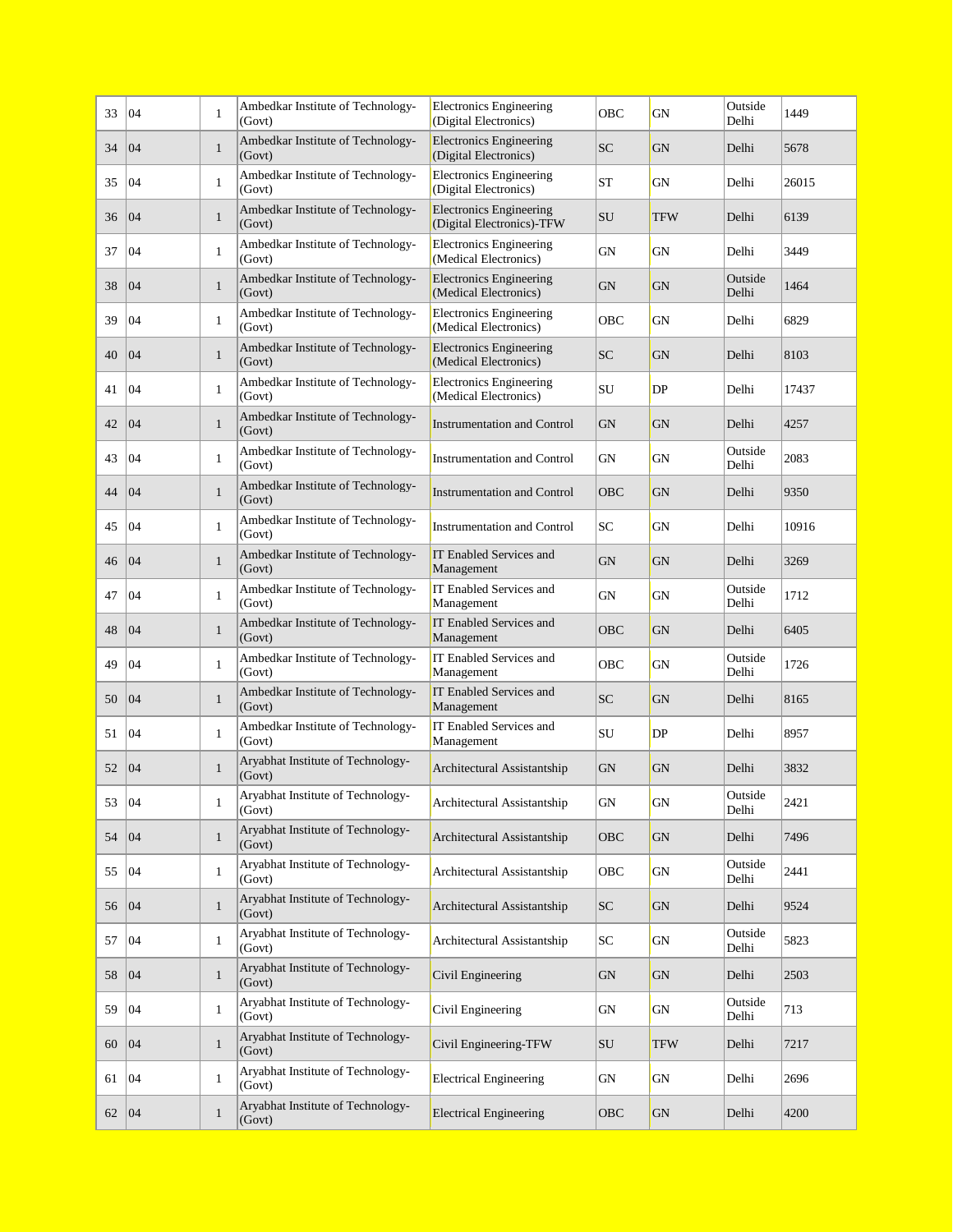| 63 | 04 | $\mathbf{1}$ | Aryabhat Institute of Technology-<br>(Govt)       | <b>Garment Fabrication</b><br>Technology       | GN         | GN         | Delhi            | 5358  |
|----|----|--------------|---------------------------------------------------|------------------------------------------------|------------|------------|------------------|-------|
| 64 | 04 | $\mathbf{1}$ | Aryabhat Institute of Technology-<br>(Govt)       | <b>Garment Fabrication</b><br>Technology       | GN         | GN         | Outside<br>Delhi | 3142  |
| 65 | 04 | $\mathbf{1}$ | Aryabhat Institute of Technology-<br>(Govt)       | <b>Garment Fabrication</b><br>Technology       | OBC        | GN         | Delhi            | 12535 |
| 66 | 04 | $\mathbf{1}$ | Aryabhat Institute of Technology-<br>(Govt)       | <b>Garment Fabrication</b><br>Technology       | OBC        | GN         | Outside<br>Delhi | 3577  |
| 67 | 04 | $\mathbf{1}$ | Aryabhat Institute of Technology-<br>(Govt)       | <b>Garment Fabrication</b><br>Technology       | SC         | GN         | Delhi            | 13329 |
| 68 | 04 | $\mathbf{1}$ | Aryabhat Institute of Technology-<br>(Govt)       | <b>Garment Fabrication</b><br>Technology       | <b>SC</b>  | <b>GN</b>  | Outside<br>Delhi | 12354 |
| 69 | 04 | $\mathbf{1}$ | Aryabhat Institute of Technology-<br>(Govt)       | <b>Garment Fabrication</b><br>Technology-TFW   | SU         | TFW        | Delhi            | 8162  |
| 70 | 04 | $\mathbf{1}$ | Aryabhat Institute of Technology-<br>(Govt)       | Mechanical Engineering                         | <b>GN</b>  | <b>GN</b>  | Delhi            | 2464  |
| 71 | 04 | $\mathbf{1}$ | Aryabhat Institute of Technology-<br>(Govt)       | Mechanical Engineering                         | OBC        | GN         | Delhi            | 3819  |
| 72 | 04 | $\mathbf{1}$ | Aryabhat Institute of Technology-<br>(Govt)       | Mechanical Engineering                         | SC         | GN         | Delhi            | 3368  |
| 73 | 04 | $\mathbf{1}$ | Aryabhat Institute of Technology-<br>(Govt)       | Mechanical Engineering                         | <b>ST</b>  | GN         | Delhi            | 15545 |
| 74 | 04 | $\mathbf{1}$ | Aryabhat Institute of Technology-<br>(Govt)       | Mechanical Engineering                         | SU         | <b>NCC</b> | Delhi            | 5365  |
| 75 | 04 | $\mathbf{1}$ | Aryabhat Institute of Technology-<br>(Govt)       | Mechanical Engineering<br>(Maintenance)        | GN         | GN         | Delhi            | 3291  |
| 76 | 04 | $\mathbf{1}$ | Aryabhat Institute of Technology-<br>(Govt)       | <b>Mechanical Engineering</b><br>(Maintenance) | GN         | GN         | Outside<br>Delhi | 907   |
| 77 | 04 | $\mathbf{1}$ | Aryabhat Institute of Technology-<br>(Govt)       | Mechanical Engineering<br>(Maintenance)        | OBC        | GN         | Delhi            | 6857  |
| 78 | 04 | $\mathbf{1}$ | Aryabhat Institute of Technology-<br>(Govt)       | <b>Mechanical Engineering</b><br>(Maintenance) | OBC        | <b>GN</b>  | Outside<br>Delhi | 1070  |
| 79 | 04 | $\mathbf{1}$ | Aryabhat Institute of Technology-<br>(Govt)       | Mechanical Engineering<br>(Maintenance)        | SC         | GN         | Delhi            | 8137  |
| 80 | 04 | $\mathbf{1}$ | Aryabhat Institute of Technology-<br>(Govt)       | Mechanical Engineering<br>(Maintenance)        | <b>SC</b>  | GN         | Outside<br>Delhi | 2479  |
| 81 | 04 | $\mathbf{1}$ | Baba Hari Dass College of<br>Pharmacy-(Pvt)       | Medical Lab Tech                               | GN         | GN         | Delhi            | 9783  |
| 82 | 04 | $\mathbf{1}$ | Baba Hari Dass College of<br>Pharmacy-(Pvt)       | Medical Lab Tech                               | GN         | GN         | Outside<br>Delhi | 5206  |
| 83 | 04 | $\mathbf{1}$ | Baba Hari Dass College of<br>Pharmacy-(Pvt)       | Medical Lab Tech                               | OBC        | GN         | Delhi            | 15926 |
| 84 | 04 | $\mathbf{1}$ | Baba Hari Dass College of<br>Pharmacy-(Pvt)       | Medical Lab Tech                               | OBC        | <b>GN</b>  | Outside<br>Delhi | 5828  |
| 85 | 04 | $\mathbf{1}$ | Baba Hari Dass College of<br>Pharmacy-(Pvt)       | Medical Lab Tech                               | SC         | GN         | Delhi            | 15305 |
| 86 | 04 | $\mathbf{1}$ | Baba Hari Dass College of<br>Pharmacy-(Pvt)       | Medical Lab Tech                               | <b>SC</b>  | GN         | Outside<br>Delhi | 20203 |
| 87 | 04 | $\mathbf{1}$ | Baba Hari Dass College of<br>Pharmacy-(Pvt)       | Medical Lab Tech-TFW                           | ${\rm SU}$ | TFW        | Delhi            | 13103 |
| 88 | 04 | $\mathbf{1}$ | Chhotu Ram Rural Institute of<br>technology-(Pvt) | Architectural Assistantship                    | GN         | GN         | Delhi            | 11008 |
| 89 | 04 | $\mathbf{1}$ | Chhotu Ram Rural Institute of<br>technology-(Pvt) | Architectural Assistantship                    | ${\rm GN}$ | GN         | Outside<br>Delhi | 4420  |
| 90 | 04 | $\mathbf{1}$ | Chhotu Ram Rural Institute of<br>technology-(Pvt) | Architectural Assistantship                    | OBC        | GN         | Delhi            | 16628 |
| 91 | 04 | $\mathbf{1}$ | Chhotu Ram Rural Institute of<br>technology-(Pvt) | Architectural Assistantship                    | OBC        | GN         | Outside<br>Delhi | 5858  |
| 92 | 04 | $\mathbf{1}$ | Chhotu Ram Rural Institute of<br>technology-(Pvt) | Architectural Assistantship                    | <b>SC</b>  | GN         | Delhi            | 16320 |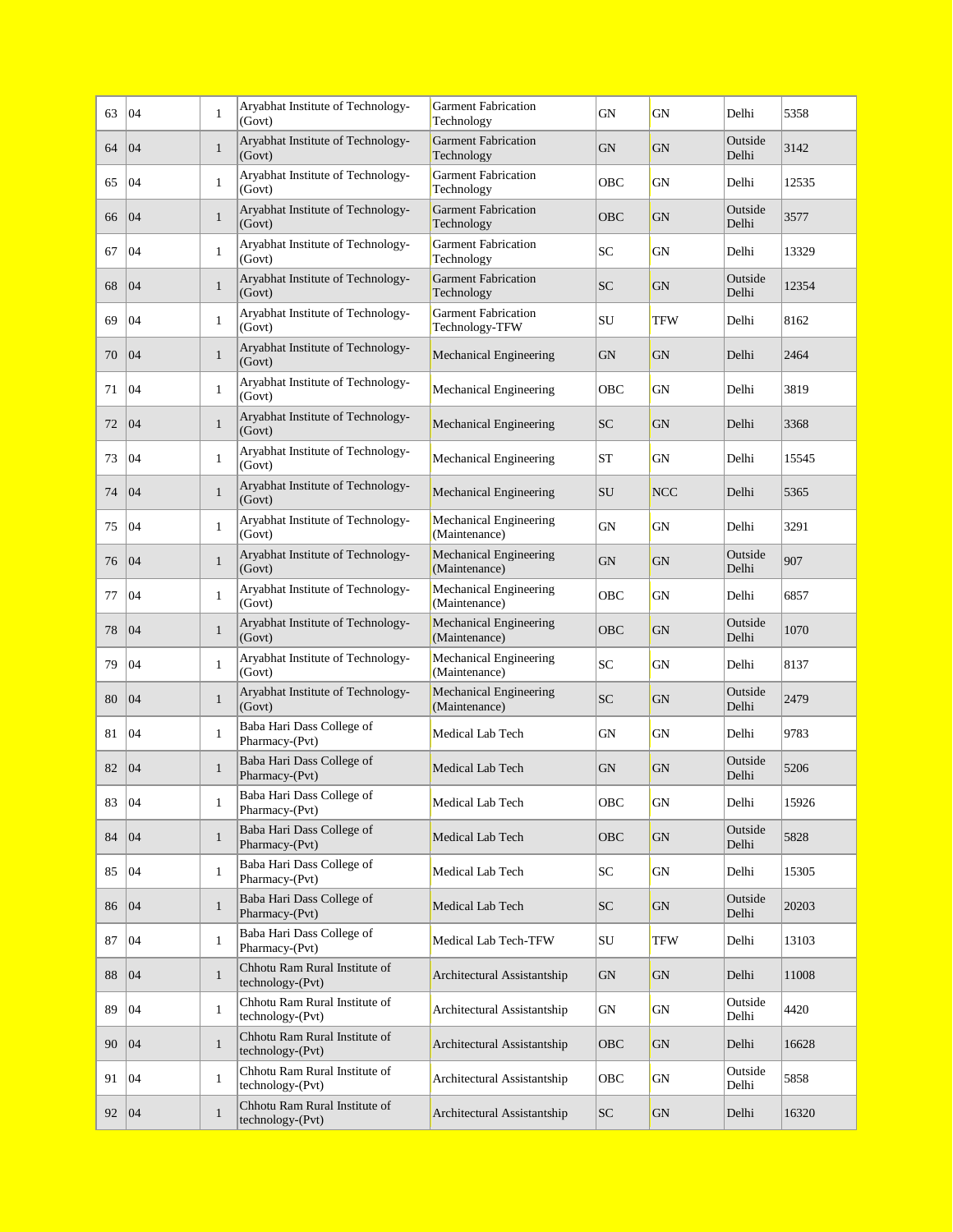| 93     | 04 | $\mathbf{1}$ | Chhotu Ram Rural Institute of<br>technology-(Pvt)   | Architectural Assistantship                             | SC           | GN         | Outside<br>Delhi | 11744 |
|--------|----|--------------|-----------------------------------------------------|---------------------------------------------------------|--------------|------------|------------------|-------|
| 94     | 04 | $\mathbf{1}$ | Chhotu Ram Rural Institute of<br>technology-(Pvt)   | Civil Engineering                                       | <b>GN</b>    | <b>GN</b>  | Delhi            | 6277  |
| 95     | 04 | $\mathbf{1}$ | Chhotu Ram Rural Institute of<br>technology-(Pvt)   | Civil Engineering                                       | GN           | GN         | Outside<br>Delhi | 3214  |
| 96     | 04 | $\mathbf{1}$ | Chhotu Ram Rural Institute of<br>technology-(Pvt)   | Civil Engineering                                       | OBC          | <b>GN</b>  | Delhi            | 12499 |
| 97     | 04 | $\mathbf{1}$ | Chhotu Ram Rural Institute of<br>technology-(Pvt)   | Civil Engineering                                       | OBC          | GN         | Outside<br>Delhi | 4314  |
| 98     | 04 | $\mathbf{1}$ | Chhotu Ram Rural Institute of<br>technology-(Pvt)   | Civil Engineering                                       | SC           | <b>GN</b>  | Delhi            | 8807  |
| 99     | 04 | $\mathbf{1}$ | Chhotu Ram Rural Institute of<br>technology-(Pvt)   | Civil Engineering                                       | SC           | GN         | Outside<br>Delhi | 6070  |
| 100 04 |    | $\mathbf{1}$ | Chhotu Ram Rural Institute of<br>technology-(Pvt)   | <b>Electrical Engineering</b>                           | <b>GN</b>    | <b>GN</b>  | Delhi            | 6792  |
| 101    | 04 | $\mathbf{1}$ | Chhotu Ram Rural Institute of<br>technology-(Pvt)   | <b>Electrical Engineering</b>                           | GN           | GN         | Outside<br>Delhi | 1718  |
| 102 04 |    | $\mathbf{1}$ | Chhotu Ram Rural Institute of<br>technology-(Pvt)   | <b>Electrical Engineering</b>                           | OBC          | <b>GN</b>  | Delhi            | 12252 |
| 103    | 04 | $\mathbf{1}$ | Chhotu Ram Rural Institute of<br>technology-(Pvt)   | <b>Electrical Engineering</b>                           | OBC          | GN         | Outside<br>Delhi | 3380  |
| 104    | 04 | $\mathbf{1}$ | Chhotu Ram Rural Institute of<br>technology-(Pvt)   | <b>Electrical Engineering</b>                           | <b>SC</b>    | <b>GN</b>  | Delhi            | 13155 |
| 105    | 04 | $\mathbf{1}$ | Chhotu Ram Rural Institute of<br>$technology-(Pvt)$ | <b>Electrical Engineering</b>                           | SC           | GN         | Outside<br>Delhi | 13582 |
| 106 04 |    | $\mathbf{1}$ | Chhotu Ram Rural Institute of<br>technology-(Pvt)   | <b>Electrical Engineering-TFW</b>                       | SU           | <b>TFW</b> | Delhi            | 9109  |
| 107    | 04 | $\mathbf{1}$ | Chhotu Ram Rural Institute of<br>technology-(Pvt)   | Electronics and Communication<br>Engineering            | GN           | <b>GN</b>  | Delhi            | 7234  |
| 108    | 04 | $\mathbf{1}$ | Chhotu Ram Rural Institute of<br>technology-(Pvt)   | Electronics and Communication<br>Engineering            | ${\rm GN}$   | <b>GN</b>  | Outside<br>Delhi | 3321  |
| 109    | 04 | $\mathbf{1}$ | Chhotu Ram Rural Institute of<br>technology-(Pvt)   | Electronics and Communication<br>Engineering            | <b>OBC</b>   | GN         | Delhi            | 12156 |
| 110    | 04 | $\mathbf{1}$ | Chhotu Ram Rural Institute of<br>technology-(Pvt)   | Electronics and Communication<br>Engineering            | <b>OBC</b>   | <b>GN</b>  | Outside<br>Delhi | 3926  |
| 111    | 04 | $\mathbf{1}$ | Chhotu Ram Rural Institute of<br>technology-(Pvt)   | Electronics and Communication<br>Engineering            | $ _{\rm SC}$ | <b>GN</b>  | Delhi            | 15169 |
| 112 04 |    | $\mathbf{1}$ | Chhotu Ram Rural Institute of<br>$technology-(Pvt)$ | Electronics and Communication<br>Engineering            | SC           | <b>GN</b>  | Outside<br>Delhi | 15832 |
| 113 04 |    | $\mathbf{1}$ | Chhotu Ram Rural Institute of<br>technology-(Pvt)   | <b>Electronics Engineering</b><br>(Digital Electronics) | ${\rm GN}$   | GN         | Delhi            | 9062  |
| 114 04 |    | $\mathbf{1}$ | Chhotu Ram Rural Institute of<br>technology-(Pvt)   | <b>Electronics Engineering</b><br>(Digital Electronics) | ${\rm GN}$   | GN         | Outside<br>Delhi | 4204  |
| 115 04 |    | $\mathbf{1}$ | Chhotu Ram Rural Institute of<br>technology-(Pvt)   | <b>Electronics Engineering</b><br>(Digital Electronics) | OBC          | GN         | Delhi            | 14624 |
| 116 04 |    | $\mathbf{1}$ | Chhotu Ram Rural Institute of<br>technology-(Pvt)   | <b>Electronics Engineering</b><br>(Digital Electronics) | OBC          | GN         | Outside<br>Delhi | 4365  |
| 117 04 |    | $\mathbf{1}$ | Chhotu Ram Rural Institute of<br>technology-(Pvt)   | <b>Electronics Engineering</b><br>(Digital Electronics) | SC           | GN         | Delhi            | 15949 |
| 118 04 |    | $\mathbf{1}$ | Chhotu Ram Rural Institute of<br>technology-(Pvt)   | <b>Electronics Engineering</b><br>(Digital Electronics) | SC           | GN         | Outside<br>Delhi | 16366 |
| 119 04 |    | $\mathbf{1}$ | Chhotu Ram Rural Institute of<br>technology-(Pvt)   | <b>Electronics Engineering</b><br>(Medical Electronics) | ${\rm GN}$   | ${\rm GN}$ | Delhi            | 9572  |
| 120 04 |    | $\mathbf{1}$ | Chhotu Ram Rural Institute of<br>technology-(Pvt)   | <b>Electronics Engineering</b><br>(Medical Electronics) | GN           | <b>GN</b>  | Outside<br>Delhi | 3998  |
| 121 04 |    | $\mathbf{1}$ | Chhotu Ram Rural Institute of<br>technology-(Pvt)   | <b>Electronics Engineering</b><br>(Medical Electronics) | OBC          | GN         | Delhi            | 16291 |
| 122 04 |    | $\mathbf{1}$ | Chhotu Ram Rural Institute of<br>technology-(Pvt)   | <b>Electronics Engineering</b><br>(Medical Electronics) | OBC          | GN         | Outside<br>Delhi | 5168  |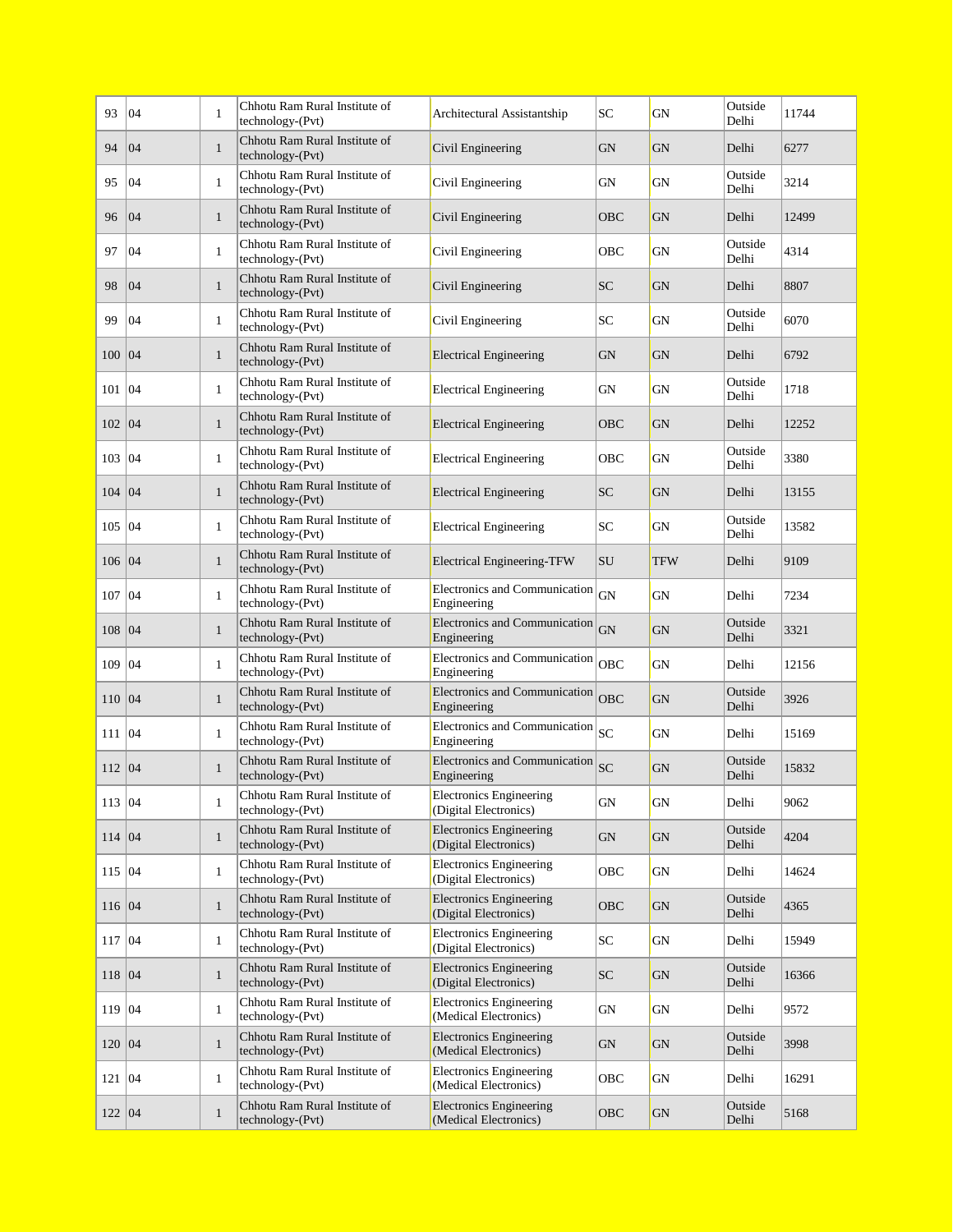| 123 04   |    | $\mathbf{1}$ | Chhotu Ram Rural Institute of<br>technology-(Pvt)     | <b>Electronics Engineering</b><br>(Medical Electronics) | <b>SC</b>  | GN         | Delhi            | 16835 |
|----------|----|--------------|-------------------------------------------------------|---------------------------------------------------------|------------|------------|------------------|-------|
| 124      | 04 | $\mathbf{1}$ | Chhotu Ram Rural Institute of<br>technology-(Pvt)     | <b>Electronics Engineering</b><br>(Medical Electronics) | <b>SC</b>  | <b>GN</b>  | Outside<br>Delhi | 23254 |
| 125      | 04 | $\mathbf{1}$ | Chhotu Ram Rural Institute of<br>technology-(Pvt)     | <b>Instrumentation and Control</b>                      | GN         | GN         | Delhi            | 11933 |
| 126 04   |    | $\mathbf{1}$ | Chhotu Ram Rural Institute of<br>technology-(Pvt)     | <b>Instrumentation and Control</b>                      | <b>GN</b>  | <b>GN</b>  | Outside<br>Delhi | 4448  |
| 127      | 04 | $\mathbf{1}$ | Chhotu Ram Rural Institute of<br>technology-(Pvt)     | <b>Instrumentation and Control</b>                      | OBC        | <b>GN</b>  | Delhi            | 18110 |
| 128      | 04 | $\mathbf{1}$ | Chhotu Ram Rural Institute of<br>technology-(Pvt)     | <b>Instrumentation and Control</b>                      | <b>OBC</b> | GN         | Outside<br>Delhi | 5542  |
| 129   04 |    | $\mathbf{1}$ | Chhotu Ram Rural Institute of<br>technology-(Pvt)     | <b>Instrumentation and Control</b>                      | <b>SC</b>  | <b>GN</b>  | Delhi            | 17189 |
| 130   04 |    | $\mathbf{1}$ | Chhotu Ram Rural Institute of<br>technology-(Pvt)     | <b>Instrumentation and Control</b>                      | SC.        | <b>GN</b>  | Outside<br>Delhi | 17305 |
| 131      | 04 | $\mathbf{1}$ | Chhotu Ram Rural Institute of<br>technology-(Pvt)     | Mechanical Engineering                                  | GN         | GN         | Delhi            | 5064  |
| 132 04   |    | $\mathbf{1}$ | Chhotu Ram Rural Institute of<br>technology-(Pvt)     | Mechanical Engineering                                  | GN         | GN         | Outside<br>Delhi | 2085  |
| 133      | 04 | $\mathbf{1}$ | Chhotu Ram Rural Institute of<br>technology-(Pvt)     | Mechanical Engineering                                  | OBC        | <b>GN</b>  | Delhi            | 8763  |
| 134      | 04 | $\mathbf{1}$ | Chhotu Ram Rural Institute of<br>technology-(Pvt)     | Mechanical Engineering                                  | OBC        | <b>GN</b>  | Outside<br>Delhi | 2411  |
| 135   04 |    | $\mathbf{1}$ | Chhotu Ram Rural Institute of<br>technology-(Pvt)     | Mechanical Engineering                                  | SС         | GN         | Delhi            | 11430 |
| 136 04   |    | $\mathbf{1}$ | Chhotu Ram Rural Institute of<br>technology-(Pvt)     | Mechanical Engineering                                  | <b>SC</b>  | GN         | Outside<br>Delhi | 7187  |
| 137      | 04 | $\mathbf{1}$ | Delhi Institute of Tool Engineering-<br>(Govt)        | Mechanical Engineering                                  | GN         | <b>GN</b>  | Delhi            | 3109  |
| 138      | 04 | $\mathbf{1}$ | Delhi Institute of Tool Engineering-<br>(Govt)        | Mechanical Engineering                                  | <b>GN</b>  | GN         | Outside<br>Delhi | 962   |
| 139      | 04 | $\mathbf{1}$ | Delhi Institute of Tool Engineering-<br>(Govt)        | Mechanical Engineering                                  | OBC        | GN         | Delhi            | 6452  |
| 140 04   |    | $\mathbf{1}$ | Delhi Institute of Tool Engineering-<br>(Govt)        | Mechanical Engineering                                  | SC         | <b>GN</b>  | Delhi            | 5188  |
| 141      | 04 | $\mathbf{1}$ | Delhi Institute of Tool Engineering-<br>(Govt)        | Mechanical Engineering                                  | <b>ST</b>  | GN         | Outside<br>Delhi | 10849 |
| 142 04   |    | $\mathbf{1}$ | Delhi Institute of Tool Engineering-<br>(Govt)        | Mechanical Engineering-TFW                              | <b>SU</b>  | <b>TFW</b> | Delhi            | 4961  |
| 143 04   |    | $\mathbf{1}$ | Delhi Institute of Tool Engineering-<br>(Govt)        | Tool and Die Making                                     | ${\rm GN}$ | GN         | Delhi            | 2212  |
| 144 04   |    | $\mathbf{1}$ | Delhi Institute of Tool Engineering-<br>(Govt)        | Tool and Die Making                                     | OBC        | GN         | Delhi            | 5047  |
| 145 04   |    | $\mathbf{1}$ | Delhi Institute of Tool Engineering-<br>(Govt)        | Tool and Die Making                                     | OBC        | GN         | Outside<br>Delhi | 1805  |
| 146 04   |    | $\mathbf{1}$ | Delhi Institute of Tool Engineering-<br>(Govt)        | Tool and Die Making                                     | <b>SC</b>  | <b>GN</b>  | Delhi            | 7972  |
| 147 04   |    | $\mathbf{1}$ | Delhi Institute of Tool Engineering-<br>(Govt)        | Tool and Die Making-TFW                                 | SU         | <b>TFW</b> | Delhi            | 6442  |
| 148   04 |    | $\mathbf{1}$ | Gobind Ballabh Pant Institute of<br>Technology-(Govt) | Automobile Engineering                                  | GN         | GN         | Delhi            | 2992  |
| 149 04   |    | $\mathbf{1}$ | Gobind Ballabh Pant Institute of<br>Technology-(Govt) | Automobile Engineering                                  | GN         | GN         | Outside<br>Delhi | 1422  |
| 150 04   |    | $\mathbf{1}$ | Gobind Ballabh Pant Institute of<br>Technology-(Govt) | Automobile Engineering                                  | OBC        | <b>GN</b>  | Delhi            | 6455  |
| 151 04   |    | $\mathbf{1}$ | Gobind Ballabh Pant Institute of<br>Technology-(Govt) | Automobile Engineering                                  | SC         | GN         | Delhi            | 7905  |
| 152 04   |    | $\mathbf{1}$ | Gobind Ballabh Pant Institute of<br>Technology-(Govt) | Automobile Engineering-TFW                              | SU         | <b>TFW</b> | Delhi            | 7681  |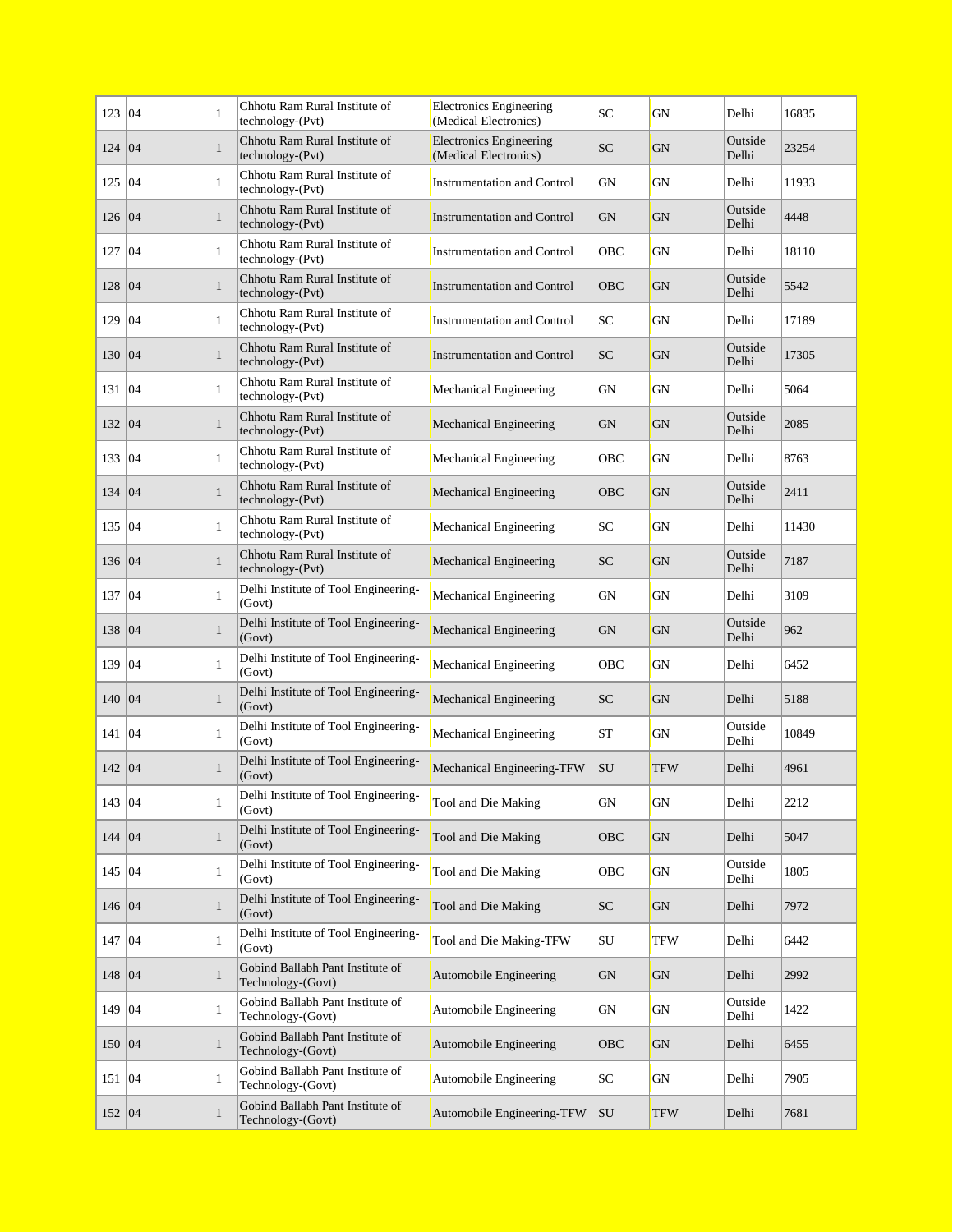| 153   04 |    | $\mathbf{1}$ | Gobind Ballabh Pant Institute of<br>Technology-(Govt)                          | Civil Engineering                            | <b>GN</b>   | GN         | Delhi            | 2562  |
|----------|----|--------------|--------------------------------------------------------------------------------|----------------------------------------------|-------------|------------|------------------|-------|
| 154 04   |    | $\mathbf{1}$ | Gobind Ballabh Pant Institute of<br>Technology-(Govt)                          | Civil Engineering                            | OBC         | <b>GN</b>  | Delhi            | 5983  |
| 155 04   |    | $\mathbf{1}$ | Gobind Ballabh Pant Institute of<br>Technology-(Govt)                          | Civil Engineering                            | SС          | GN         | Delhi            | 5051  |
| 156 04   |    | $\mathbf{1}$ | Gobind Ballabh Pant Institute of<br>Technology-(Govt)                          | Civil Engineering-TFW                        | SU          | <b>TFW</b> | Delhi            | 6407  |
| 157      | 04 | $\mathbf{1}$ | Gobind Ballabh Pant Institute of<br>Technology-(Govt)                          | <b>Electrical Engineering</b>                | <b>GN</b>   | <b>GN</b>  | Delhi            | 333   |
| 158      | 04 | $\mathbf{1}$ | Gobind Ballabh Pant Institute of<br>Technology-(Govt)                          | <b>Electrical Engineering</b>                | OBC         | <b>GN</b>  | Delhi            | 4360  |
| 159   04 |    | $\mathbf{1}$ | Gobind Ballabh Pant Institute of<br>Technology-(Govt)                          | <b>Electrical Engineering</b>                | OBC         | GN         | Outside<br>Delhi | 682   |
| 160 04   |    | $\mathbf{1}$ | Gobind Ballabh Pant Institute of<br>Technology-(Govt)                          | <b>Electrical Engineering</b>                | <b>ST</b>   | <b>GN</b>  | Delhi            | 15537 |
| 161      | 04 | $\mathbf{1}$ | Gobind Ballabh Pant Institute of<br>Technology-(Govt)                          | Mechanical Engineering                       | GN          | GN         | Delhi            | 365   |
| 162 04   |    | $\mathbf{1}$ | Gobind Ballabh Pant Institute of<br>Technology-(Govt)                          | Mechanical Engineering                       | GN          | <b>GN</b>  | Outside<br>Delhi | 725   |
| 163      | 04 | $\mathbf{1}$ | Gobind Ballabh Pant Institute of<br>Technology-(Govt)                          | Mechanical Engineering                       | OBC         | <b>GN</b>  | Delhi            | 3688  |
| 164      | 04 | $\mathbf{1}$ | Gobind Ballabh Pant Institute of<br>Technology-(Govt)                          | Mechanical Engineering                       | <b>SC</b>   | <b>GN</b>  | Outside<br>Delhi | 2402  |
| 165      | 04 | $\mathbf{1}$ | Gobind Ballabh Pant Institute of<br>Technology-(Govt)                          | Mechanical Engineering                       | SU          | <b>NCC</b> | Delhi            | 12739 |
| 166 04   |    | $\mathbf{1}$ | Gobind Ballabh Pant Institute of<br>Technology-(Govt)                          | Production Engineering                       | <b>GN</b>   | <b>GN</b>  | Delhi            | 3379  |
| 167      | 04 | $\mathbf{1}$ | Gobind Ballabh Pant Institute of<br>Technology-(Govt)                          | Production Engineering                       | <b>GN</b>   | GN         | Outside<br>Delhi | 1550  |
| 168      | 04 | $\mathbf{1}$ | Gobind Ballabh Pant Institute of<br>Technology-(Govt)                          | Production Engineering                       | OBC         | <b>GN</b>  | Delhi            | 6074  |
| 169   04 |    | $\mathbf{1}$ | Gobind Ballabh Pant Institute of<br>Technology-(Govt)                          | Production Engineering                       | OBC         | GN         | Outside<br>Delhi | 1681  |
| 170   04 |    | $\mathbf{1}$ | Gobind Ballabh Pant Institute of<br>Technology-(Govt)                          | Production Engineering                       | SC          | <b>GN</b>  | Delhi            | 8458  |
| 171      | 04 | $\mathbf{1}$ | Guru Nanak Dev Institute of<br>Technology (Afternoon Shift)-(Govt)             | Chemical Engineering                         | GN          | <b>GN</b>  | Delhi            | 4027  |
| 172 04   |    | $\mathbf{1}$ | Guru Nanak Dev Institute of<br>Technology (Afternoon Shift)-(Govt)             | <b>Chemical Engineering</b>                  | <b>GN</b>   | <b>GN</b>  | Outside<br>Delhi | 1450  |
| 173 04   |    | $\mathbf{1}$ | Guru Nanak Dev Institute of<br>Technology (Afternoon Shift)-(Govt)             | Chemical Engineering                         | ${\rm OBC}$ | GN         | Delhi            | 8313  |
| 174 04   |    | $\mathbf{1}$ | Guru Nanak Dev Institute of<br>Technology (Afternoon Shift)-(Govt)             | <b>Chemical Engineering</b>                  | SC          | GN         | Delhi            | 8895  |
| 175 04   |    | $\mathbf{1}$ | Guru Nanak Dev Institute of<br>Technology (Afternoon Shift)-(Govt)             | Chemical Engineering                         | SC          | GN         | Outside<br>Delhi | 7448  |
| 176 04   |    | $\mathbf{1}$ | Guru Nanak Dev Institute of<br>Technology (Afternoon Shift)-(Govt)             | Computer Engineering                         | <b>GN</b>   | <b>GN</b>  | Delhi            | 2630  |
| 177      | 04 | $\mathbf{1}$ | Guru Nanak Dev Institute of<br>Technology (Afternoon Shift)-(Govt)             | <b>Computer Engineering</b>                  | GN          | GN         | Outside<br>Delhi | 943   |
| 178      | 04 | $\mathbf{1}$ | Guru Nanak Dev Institute of<br>Technology (Afternoon Shift)-(Govt)             | <b>Computer Engineering</b>                  | OBC         | GN         | Delhi            | 5419  |
| 179   04 |    | $\mathbf{1}$ | Guru Nanak Dev Institute of<br>Technology (Afternoon Shift)-(Govt)             | Computer Engineering                         | SC          | <b>GN</b>  | Delhi            | 7750  |
| 180   04 |    | $\mathbf{1}$ | Guru Nanak Dev Institute of<br>Technology (Afternoon Shift)-(Govt)             | Electronics and Communication<br>Engineering | <b>GN</b>   | GN         | Delhi            | 3356  |
| 181 04   |    | $\mathbf{1}$ | Guru Nanak Dev Institute of<br>Technology (Afternoon Shift)-(Govt) Engineering | Electronics and Communication                | GN          | GN         | Outside<br>Delhi | 1196  |
| 182 04   |    | $\mathbf{1}$ | Guru Nanak Dev Institute of<br>Technology (Afternoon Shift)-(Govt) Engineering | Electronics and Communication                | OBC         | GN         | Delhi            | 6969  |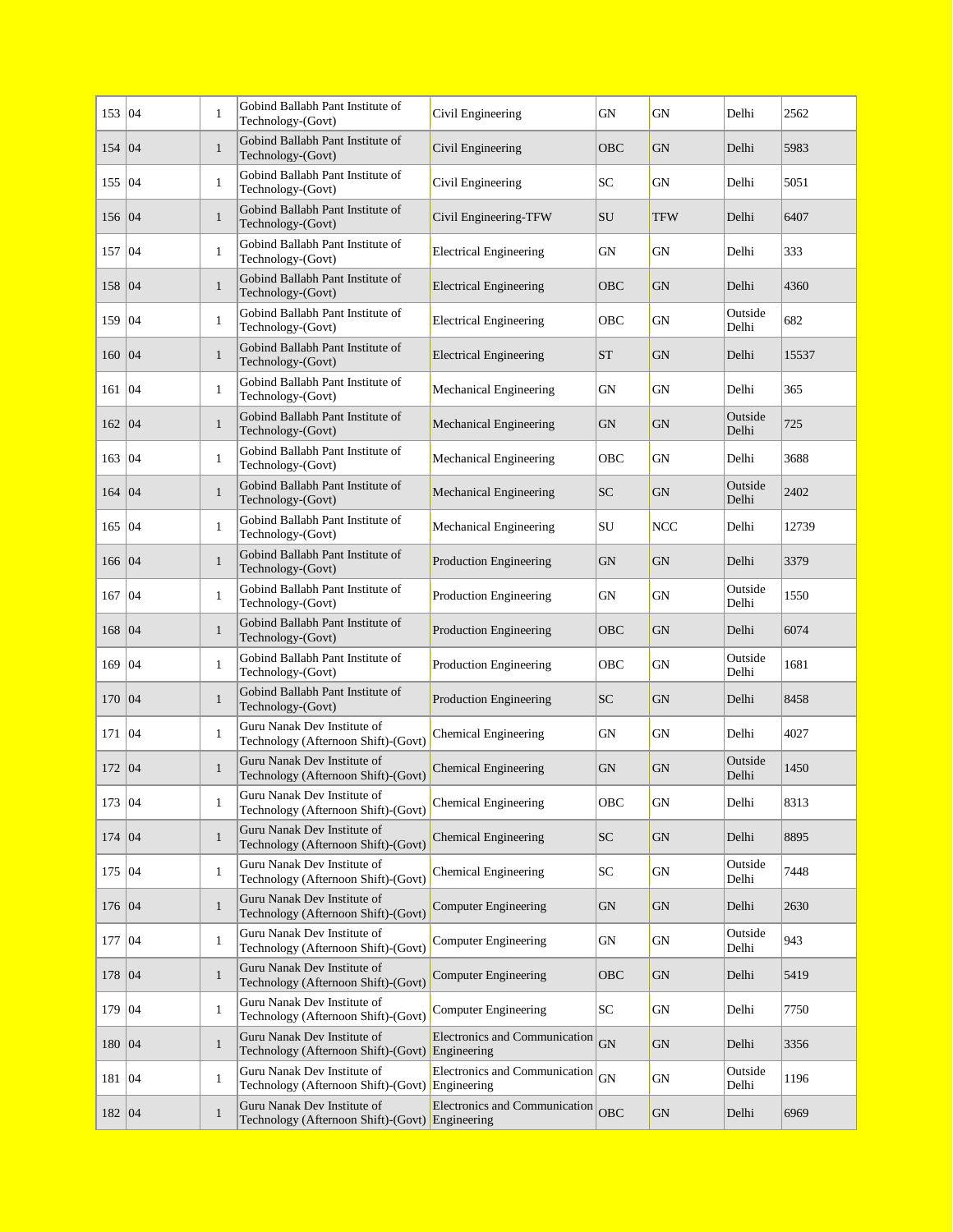| 183 04   |    | $\mathbf{1}$ | Guru Nanak Dev Institute of<br>Technology (Afternoon Shift)-(Govt) Engineering | Electronics and Communication                       | SC         | GN         | Delhi            | 8196  |
|----------|----|--------------|--------------------------------------------------------------------------------|-----------------------------------------------------|------------|------------|------------------|-------|
| 184      | 04 | $\mathbf{1}$ | Guru Nanak Dev Institute of<br>Technology (Afternoon Shift)-(Govt)             | Mechanical Engineering                              | ${\rm GN}$ | <b>GN</b>  | Delhi            | 3034  |
| 185      | 04 | $\mathbf{1}$ | Guru Nanak Dev Institute of<br>Technology (Afternoon Shift)-(Govt)             | Mechanical Engineering                              | GN         | GN         | Outside<br>Delhi | 899   |
| 186 04   |    | $\mathbf{1}$ | Guru Nanak Dev Institute of<br>Technology (Afternoon Shift)-(Govt)             | Mechanical Engineering                              | OBC        | <b>GN</b>  | Outside<br>Delhi | 1155  |
| 187      | 04 | $\mathbf{1}$ | Guru Nanak Dev Institute of<br>Technology (Afternoon Shift)-(Govt)             | Mechanical Engineering                              | SC         | GN         | Delhi            | 7089  |
| 188      | 04 | $\mathbf{1}$ | Guru Nanak Dev Institute of<br>Technology (Afternoon Shift)-(Govt)             | Mechanical Engineering-TFW                          | SU         | <b>TFW</b> | Delhi            | 2149  |
| 189   04 |    | $\mathbf{1}$ | Guru Nanak Dev Institute of<br>Technology (Afternoon Shift)-(Govt)             | Polymer Technology                                  | GN         | GN         | Delhi            | 6484  |
| 190 04   |    | $\mathbf{1}$ | Guru Nanak Dev Institute of<br>Technology (Afternoon Shift)-(Govt)             | Polymer Technology                                  | <b>GN</b>  | <b>GN</b>  | Outside<br>Delhi | 3120  |
| 191      | 04 | $\mathbf{1}$ | Guru Nanak Dev Institute of<br>Technology (Afternoon Shift)-(Govt)             | Polymer Technology                                  | OBC        | GN         | Delhi            | 12080 |
| 192      | 04 | $\mathbf{1}$ | Guru Nanak Dev Institute of<br>Technology (Afternoon Shift)-(Govt)             | Polymer Technology                                  | OBC        | <b>GN</b>  | Outside<br>Delhi | 3618  |
| 193      | 04 | $\mathbf{1}$ | Guru Nanak Dev Institute of<br>Technology (Afternoon Shift)-(Govt)             | Polymer Technology                                  | SC         | <b>GN</b>  | Delhi            | 14898 |
| 194      | 04 | $\mathbf{1}$ | Guru Nanak Dev Institute of<br>Technology (Afternoon Shift)-(Govt)             | Polymer Technology                                  | <b>SC</b>  | <b>GN</b>  | Outside<br>Delhi | 17253 |
| 195      | 04 | $\mathbf{1}$ | Guru Nanak Dev Institute of<br>Technology (Afternoon Shift)-(Govt)             | Polymer Technology-TFW                              | SU         | TFW        | Delhi            | 12565 |
| 196 04   |    | $\mathbf{1}$ | Guru Nanak Dev Institute of<br>Technology (Morning Shift)-(Govt)               | Chemical Engineering                                | <b>GN</b>  | <b>GN</b>  | Delhi            | 4156  |
| 197      | 04 | $\mathbf{1}$ | Guru Nanak Dev Institute of<br>Technology (Morning Shift)-(Govt)               | Chemical Engineering                                | ${\rm GN}$ | <b>GN</b>  | Outside<br>Delhi | 1442  |
| 198      | 04 | $\mathbf{1}$ | Guru Nanak Dev Institute of<br>Technology (Morning Shift)-(Govt)               | <b>Chemical Engineering</b>                         | OBC        | <b>GN</b>  | Delhi            | 7359  |
| 199      | 04 | $\mathbf{1}$ | Guru Nanak Dev Institute of<br>Technology (Morning Shift)-(Govt)               | Chemical Engineering                                | SC         | GN         | Delhi            | 6413  |
| 200 04   |    | $\mathbf{1}$ | Guru Nanak Dev Institute of<br>Technology (Morning Shift)-(Govt)               | Chemical Engineering-TFW                            | SU         | <b>TFW</b> | Delhi            | 7405  |
| 201      | 04 | $\mathbf{1}$ | Guru Nanak Dev Institute of<br>Technology (Morning Shift)-(Govt)               | Computer Engineering                                | GN         | GN         | Delhi            | 1219  |
| 202 04   |    | $\mathbf{1}$ | Guru Nanak Dev Institute of<br>Technology (Morning Shift)-(Govt)               | <b>Computer Engineering</b>                         | <b>GN</b>  | <b>GN</b>  | Outside<br>Delhi | 1426  |
| 203 04   |    | $\mathbf{1}$ | Guru Nanak Dev Institute of<br>Technology (Morning Shift)-(Govt)               | <b>Computer Engineering</b>                         | OBC        | GN         | Delhi            | 2951  |
| 204 04   |    | $\mathbf{1}$ | Guru Nanak Dev Institute of<br>Technology (Morning Shift)-(Govt)               | <b>Computer Engineering</b>                         | ${\rm SC}$ | GN         | Outside<br>Delhi | 4812  |
| 205 04   |    | $\mathbf{1}$ | Guru Nanak Dev Institute of<br>Technology (Morning Shift)-(Govt)               | Computer Engineering-TFW                            | ${\rm SU}$ | <b>TFW</b> | Delhi            | 7693  |
| 206 04   |    | $\mathbf{1}$ | Guru Nanak Dev Institute of<br>Technology (Morning Shift)-(Govt)               | <b>Electrical Engineering</b>                       | ${\rm GN}$ | GN         | Delhi            | 2881  |
| 207 04   |    | $\mathbf{1}$ | Guru Nanak Dev Institute of<br>Technology (Morning Shift)-(Govt)               | <b>Electrical Engineering</b>                       | GN         | GN         | Outside<br>Delhi | 799   |
| 208      | 04 | $\mathbf{1}$ | Guru Nanak Dev Institute of<br>Technology (Morning Shift)-(Govt)               | <b>Electrical Engineering</b>                       | <b>OBC</b> | GN         | Delhi            | 3966  |
| 209 04   |    | $\mathbf{1}$ | Guru Nanak Dev Institute of<br>Technology (Morning Shift)-(Govt)               | <b>Electrical Engineering</b>                       | OBC        | GN         | Outside<br>Delhi | 926   |
| 210 04   |    | $\mathbf{1}$ | Guru Nanak Dev Institute of<br>Technology (Morning Shift)-(Govt)               | Electronics and Communication<br>Engineering        | GN         | <b>GN</b>  | Delhi            | 2913  |
| 211 04   |    | $\mathbf{1}$ | Guru Nanak Dev Institute of<br>Technology (Morning Shift)-(Govt)               | Electronics and Communication<br>Engineering        | <b>OBC</b> | GN         | Delhi            | 6732  |
| 212 04   |    | $\mathbf{1}$ | Guru Nanak Dev Institute of<br>Technology (Morning Shift)-(Govt)               | <b>Electronics and Communication</b><br>Engineering | SC         | <b>GN</b>  | Delhi            | 6104  |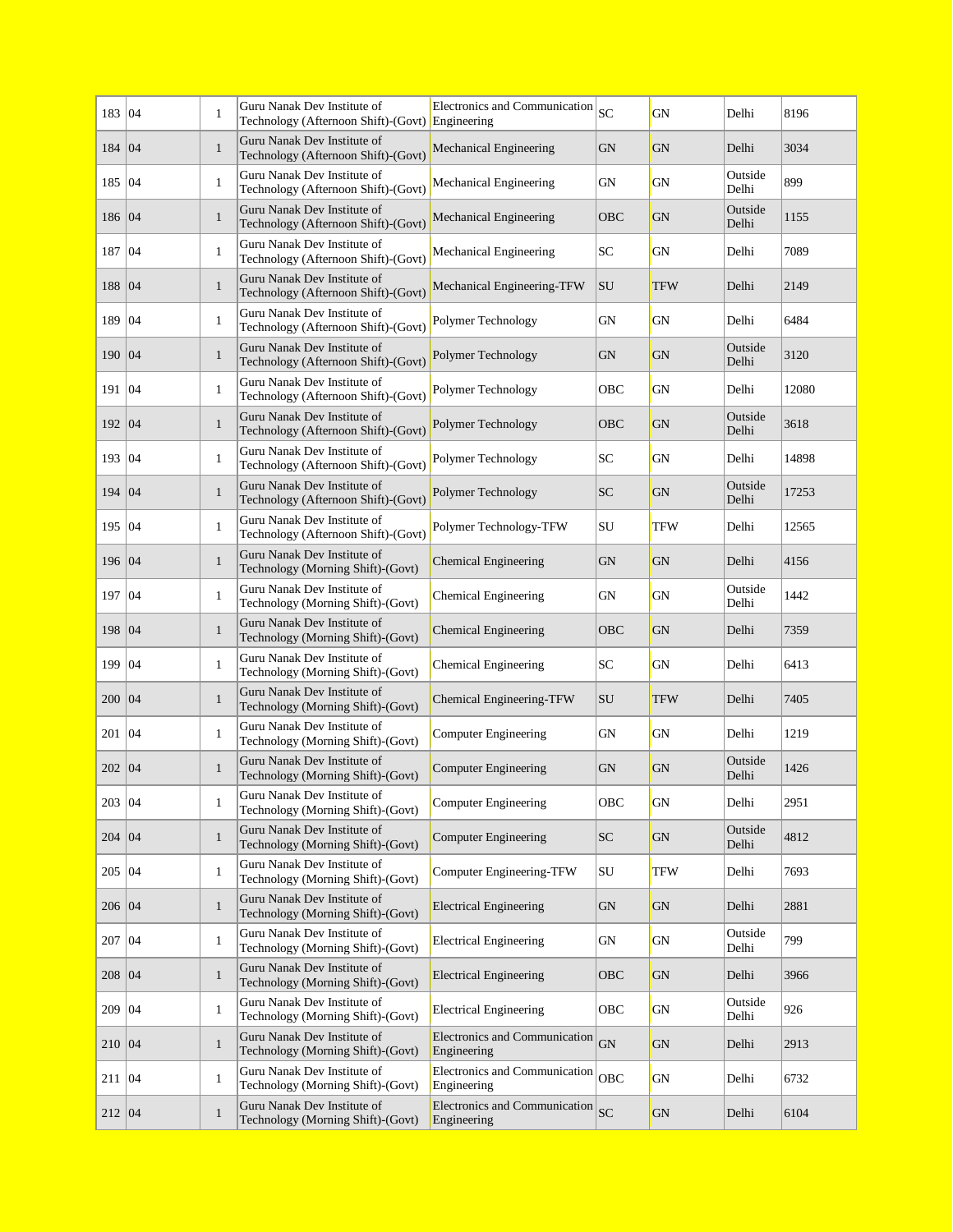| 213   04 |    | $\mathbf{1}$ | Guru Nanak Dev Institute of<br>Technology (Morning Shift)-(Govt) | Electronics and Communication $ _{ST}$<br>Engineering |              | GN         | Outside<br>Delhi | 24919 |
|----------|----|--------------|------------------------------------------------------------------|-------------------------------------------------------|--------------|------------|------------------|-------|
| 214 04   |    | $\mathbf{1}$ | Guru Nanak Dev Institute of<br>Technology (Morning Shift)-(Govt) | <b>Electronics and Communication</b><br>Engineering   | $ _{\rm SU}$ | <b>DP</b>  | Delhi            | 10178 |
| 215      | 04 | $\mathbf{1}$ | Guru Nanak Dev Institute of<br>Technology (Morning Shift)-(Govt) | Electronics and Communication<br>Engineering          | SU           | PH         | Delhi            | 25908 |
| 216 04   |    | $\mathbf{1}$ | Guru Nanak Dev Institute of<br>Technology (Morning Shift)-(Govt) | Mechanical Engineering                                | GN           | GN         | Delhi            | 2324  |
| 217      | 04 | $\mathbf{1}$ | Guru Nanak Dev Institute of<br>Technology (Morning Shift)-(Govt) | Mechanical Engineering                                | GN           | GN         | Outside<br>Delhi | 803   |
| 218      | 04 | $\mathbf{1}$ | Guru Nanak Dev Institute of<br>Technology (Morning Shift)-(Govt) | Mechanical Engineering                                | OBC          | <b>GN</b>  | Delhi            | 3177  |
| 219      | 04 | $\mathbf{1}$ | Guru Nanak Dev Institute of<br>Technology (Morning Shift)-(Govt) | Mechanical Engineering                                | OBC          | GN         | Outside<br>Delhi | 1182  |
| 220      | 04 | $\mathbf{1}$ | Guru Nanak Dev Institute of<br>Technology (Morning Shift)-(Govt) | Mechanical Engineering                                | <b>SC</b>    | <b>GN</b>  | Delhi            | 5688  |
| 221      | 04 | $\mathbf{1}$ | Guru Nanak Dev Institute of<br>Technology (Morning Shift)-(Govt) | Polymer Technology                                    | GN           | GN         | Delhi            | 6281  |
| 222      | 04 | $\mathbf{1}$ | Guru Nanak Dev Institute of<br>Technology (Morning Shift)-(Govt) | Polymer Technology                                    | GN           | GN         | Outside<br>Delhi | 2991  |
| 223      | 04 | $\mathbf{1}$ | Guru Nanak Dev Institute of<br>Technology (Morning Shift)-(Govt) | Polymer Technology                                    | OBC          | GN         | Delhi            | 11307 |
| 224      | 04 | $\mathbf{1}$ | Guru Nanak Dev Institute of<br>Technology (Morning Shift)-(Govt) | Polymer Technology                                    | OBC          | GN         | Outside<br>Delhi | 3753  |
| 225      | 04 | $\mathbf{1}$ | Guru Nanak Dev Institute of<br>Technology (Morning Shift)-(Govt) | Polymer Technology                                    | SC           | GN         | Delhi            | 11755 |
| 226      | 04 | $\mathbf{1}$ | Guru Nanak Dev Institute of<br>Technology (Morning Shift)-(Govt) | Polymer Technology                                    | <b>SC</b>    | <b>GN</b>  | Outside<br>Delhi | 8112  |
| 227      | 04 | $\mathbf{1}$ | Integrated Institute of Technology-<br>(Govt)                    | IT Enabled Services and<br>Management                 | GN           | GN         | Delhi            | 3620  |
| 228      | 04 | $\mathbf{1}$ | Integrated Institute of Technology-<br>(Govt)                    | IT Enabled Services and<br>Management                 | <b>GN</b>    | <b>GN</b>  | Outside<br>Delhi | 2194  |
| 229      | 04 | $\mathbf{1}$ | Integrated Institute of Technology-<br>(Govt)                    | IT Enabled Services and<br>Management                 | OBC          | GN         | Delhi            | 5578  |
| 230 04   |    | $\mathbf{1}$ | Integrated Institute of Technology-<br>(Govt)                    | IT Enabled Services and<br>Management                 | OBC          | GN         | Outside<br>Delhi | 2271  |
| 231      | 04 | $\mathbf{1}$ | Integrated Institute of Technology-<br>(Govt)                    | IT Enabled Services and<br>Management                 | SC           | GN         | Delhi            | 8933  |
| 232      | 04 | $\mathbf{1}$ | Integrated Institute of Technology-<br>(Govt)                    | IT Enabled Services and<br>Management                 | <b>SC</b>    | GN         | Outside<br>Delhi | 6851  |
| 233 04   |    | $\mathbf{1}$ | Integrated Institute of Technology-<br>(Govt)                    | <b>IT Enabled Services and</b><br>Management-TFW      | ${\bf SU}$   | <b>TFW</b> | Delhi            | 8988  |
| 234 04   |    | $\mathbf{1}$ | Integrated Institute of Technology-<br>(Govt)                    | Medical Lab Tech                                      | <b>GN</b>    | <b>GN</b>  | Delhi            | 3876  |
| 235 04   |    | $\mathbf{1}$ | Integrated Institute of Technology-<br>(Govt)                    | Medical Lab Tech                                      | GN           | GN         | Outside<br>Delhi | 2302  |
| 236 04   |    | $\mathbf{1}$ | Integrated Institute of Technology-<br>(Govt)                    | Medical Lab Tech                                      | OBC          | GN         | Delhi            | 6182  |
| 237 04   |    | $\mathbf{1}$ | Integrated Institute of Technology-<br>(Govt)                    | Medical Lab Tech                                      | OBC          | GN         | Outside<br>Delhi | 2322  |
| 238 04   |    | $\mathbf{1}$ | Integrated Institute of Technology-<br>(Govt)                    | Medical Lab Tech                                      | <b>SC</b>    | <b>GN</b>  | Delhi            | 4487  |
| 239   04 |    | $\mathbf{1}$ | International Polytechnic for<br>Women-(Pvt)                     | <b>Fashion Design</b>                                 | GN           | GN         | Delhi            | 12437 |
| 240   04 |    | $\mathbf{1}$ | International Polytechnic for<br>Women-(Pvt)                     | <b>Fashion Design</b>                                 | GN           | GN         | Outside<br>Delhi | 14351 |
| 241   04 |    | $\mathbf{1}$ | International Polytechnic for<br>Women-(Pvt)                     | <b>Fashion Design</b>                                 | ОВС          | GN         | Delhi            | 25959 |
| 242   04 |    | $\mathbf{1}$ | International Polytechnic for<br>Women-(Pvt)                     | <b>Fashion Design</b>                                 | OBC          | GN         | Outside<br>Delhi | 20487 |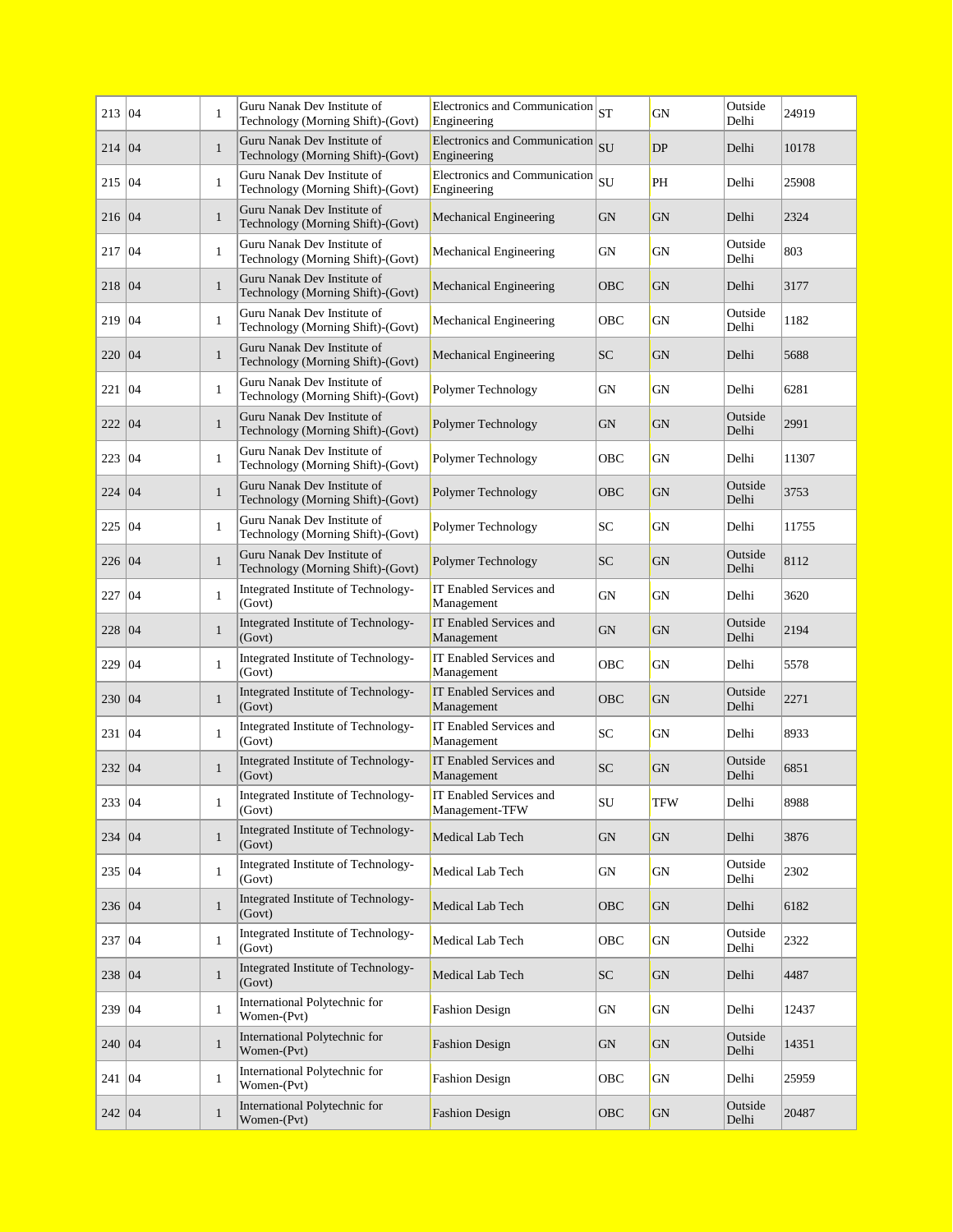| 243   04 |    | $\mathbf{1}$ | International Polytechnic for<br>Women-(Pvt)         | <b>Fashion Design</b>                                   | SC          | GN        | Delhi            | 22319 |
|----------|----|--------------|------------------------------------------------------|---------------------------------------------------------|-------------|-----------|------------------|-------|
| 244      | 04 | $\mathbf{1}$ | International Polytechnic for<br>Women-(Pvt)         | Textile Design                                          | <b>GN</b>   | <b>GN</b> | Delhi            | 23182 |
| 245   04 |    | $\mathbf{1}$ | International Polytechnic for<br>Women-(Pvt)         | Textile Design                                          | GN          | GN        | Outside<br>Delhi | 14649 |
| 246 04   |    | $\mathbf{1}$ | International Polytechnic for<br>Women-(Pvt)         | <b>Textile Design</b>                                   | OBC         | <b>GN</b> | Delhi            | 26296 |
| 247      | 04 | $\mathbf{1}$ | International Polytechnic for<br>Women-(Pvt)         | <b>Textile Design</b>                                   | OBC         | GN        | Outside<br>Delhi | 23699 |
| 248      | 04 | $\mathbf{1}$ | International Polytechnic for<br>Women-(Pvt)         | <b>Textile Design</b>                                   | <b>SC</b>   | <b>GN</b> | Delhi            | 25798 |
| 249   04 |    | $\mathbf{1}$ | International Polytechnic for<br>Women-(Pvt)         | <b>Textile Design-TFW</b>                               | SU          | TFW       | Delhi            | 24334 |
| 250 04   |    | $\mathbf{1}$ | Kasturba Institute of Technology for<br>Women-(Govt) | Civil Engineering (Public<br>Health & Environmental)    | GN          | <b>GN</b> | Delhi            | 5822  |
| 251      | 04 | $\mathbf{1}$ | Kasturba Institute of Technology for<br>Women-(Govt) | Civil Engineering (Public<br>Health & Environmental)    | SC          | GN        | Delhi            | 9950  |
| 252 04   |    | $\mathbf{1}$ | Kasturba Institute of Technology for<br>Women-(Govt) | <b>Computer Engineering</b>                             | GN          | <b>GN</b> | Delhi            | 2169  |
| 253      | 04 | $\mathbf{1}$ | Kasturba Institute of Technology for<br>Women-(Govt) | <b>Computer Engineering</b>                             | OBC         | GN        | Delhi            | 7384  |
| 254      | 04 | $\mathbf{1}$ | Kasturba Institute of Technology for<br>Women-(Govt) | Computer Engineering                                    | <b>SC</b>   | <b>GN</b> | Delhi            | 6363  |
| 255      | 04 | $\mathbf{1}$ | Kasturba Institute of Technology for<br>Women-(Govt) | Computer Engineering-TFW                                | SU          | TFW       | Delhi            | 8935  |
| 256 04   |    | $\mathbf{1}$ | Kasturba Institute of Technology for<br>Women-(Govt) | <b>Electronics Engineering</b><br>(Digital Electronics) | OBC         | <b>GN</b> | Delhi            | 8356  |
| 257      | 04 | $\mathbf{1}$ | Kasturba Institute of Technology for<br>Women-(Govt) | <b>Electronics Engineering</b><br>(Digital Electronics) | SC          | GN        | Delhi            | 14411 |
| 258      | 04 | $\mathbf{1}$ | Kasturba Institute of Technology for<br>Women-(Govt) | <b>Electronics Engineering</b><br>(Digital Electronics) | SC.         | GN        | Outside<br>Delhi | 6720  |
| 259      | 04 | $\mathbf{1}$ | Kasturba Institute of Technology for<br>Women-(Govt) | <b>Electronics Engineering</b><br>(Digital Electronics) | SU          | PH        | Delhi            | 21527 |
| 260      | 04 | $\mathbf{1}$ | Kasturba Institute of Technology for<br>Women-(Govt) | <b>Electronics Engineering</b><br>(Medical Electronics) | <b>SC</b>   | <b>GN</b> | Delhi            | 14521 |
| 261      | 04 | $\mathbf{1}$ | Kasturba Institute of Technology for<br>Women-(Govt) | <b>Fashion Design</b>                                   | GN          | GN        | Delhi            | 7642  |
| 262 04   |    | $\mathbf{1}$ | Kasturba Institute of Technology for<br>Women-(Govt) | <b>Fashion Design</b>                                   | OBC         | <b>GN</b> | Delhi            | 9662  |
| 263 04   |    | $\mathbf{1}$ | Kasturba Institute of Technology for<br>Women-(Govt) | <b>Fashion Design</b>                                   | ${\rm OBC}$ | GN        | Outside<br>Delhi | 15302 |
| 264 04   |    | $\mathbf{1}$ | Kasturba Institute of Technology for<br>Women-(Govt) | <b>Fashion Design</b>                                   | <b>SC</b>   | <b>GN</b> | Delhi            | 14102 |
| 265 04   |    | $\mathbf{1}$ | Meera Bai Institute of Technology-<br>(Govt)         | Architectural Assistantship                             | ${\rm GN}$  | <b>GN</b> | Delhi            | 2137  |
| 266 04   |    | $\mathbf{1}$ | Meera Bai Institute of Technology-<br>(Govt)         | Architectural Assistantship                             | OBC         | <b>GN</b> | Delhi            | 13540 |
| 267      | 04 | $\mathbf{1}$ | Meera Bai Institute of Technology-<br>(Govt)         | Architectural Assistantship                             | SC          | GN        | Delhi            | 9568  |
| 268 04   |    | $\mathbf{1}$ | Meera Bai Institute of Technology-<br>(Govt)         | Architectural Assistantship-<br>TFW                     | SU          | TFW       | Delhi            | 11032 |
| 269 04   |    | $\mathbf{1}$ | Meera Bai Institute of Technology-<br>(Govt)         | Commercial Art                                          | ${\rm GN}$  | <b>GN</b> | Delhi            | 10159 |
| 270 04   |    | $\mathbf{1}$ | Meera Bai Institute of Technology-<br>(Govt)         | Commercial Art                                          | ${\rm GN}$  | GN        | Outside<br>Delhi | 13048 |
| 271 04   |    | $\mathbf{1}$ | Meera Bai Institute of Technology-<br>(Govt)         | Commercial Art                                          | OBC         | GN        | Delhi            | 19281 |
| 272 04   |    | $\mathbf{1}$ | Meera Bai Institute of Technology-<br>(Govt)         | Commercial Art                                          | OBC         | GN        | Outside<br>Delhi | 19709 |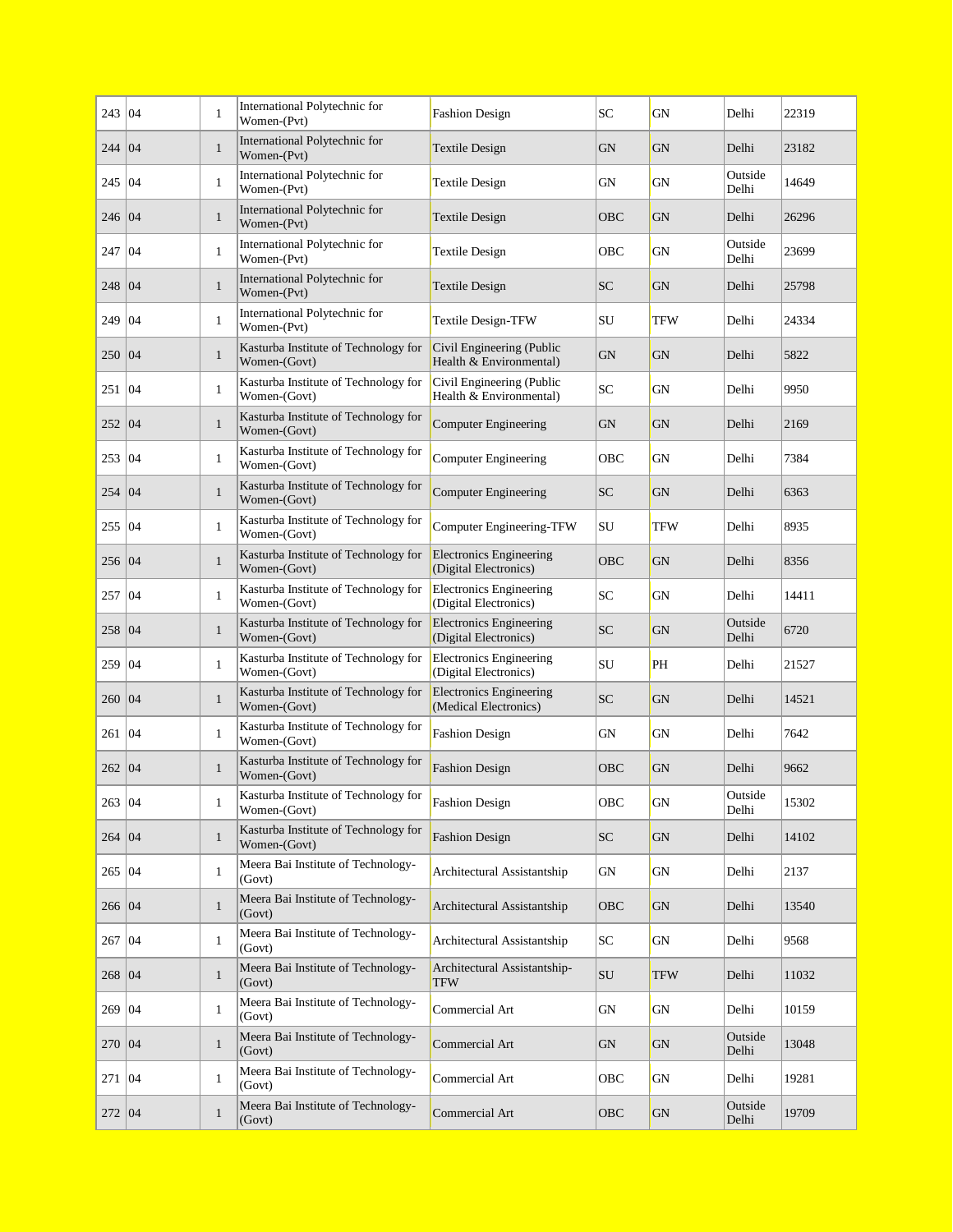| 273 04   |    | $\mathbf{1}$ | Meera Bai Institute of Technology-<br>(Govt)           | Commercial Art                               | SC         | GN         | Delhi            | 21012 |
|----------|----|--------------|--------------------------------------------------------|----------------------------------------------|------------|------------|------------------|-------|
| 274      | 04 | $\mathbf{1}$ | Meera Bai Institute of Technology-<br>(Govt)           | Cosmetology & Health                         | <b>GN</b>  | <b>GN</b>  | Delhi            | 11093 |
| 275      | 04 | $\mathbf{1}$ | Meera Bai Institute of Technology-<br>(Govt)           | Cosmetology & Health                         | OBC        | GN         | Delhi            | 24392 |
| 276 04   |    | $\mathbf{1}$ | Meera Bai Institute of Technology-<br>(Govt)           | Cosmetology & Health                         | <b>SC</b>  | GN         | Delhi            | 22204 |
| 277      | 04 | $\mathbf{1}$ | Meera Bai Institute of Technology-<br>(Govt)           | Electronics and Communication<br>Engineering | GN         | GN         | Delhi            | 2347  |
| 278      | 04 | $\mathbf{1}$ | Meera Bai Institute of Technology-<br>(Govt)           | Electronics and Communication<br>Engineering | <b>SC</b>  | <b>GN</b>  | Delhi            | 7158  |
| 279      | 04 | $\mathbf{1}$ | Meera Bai Institute of Technology-<br>(Govt)           | <b>Interior Design</b>                       | GN         | GN         | Delhi            | 7391  |
| 280   04 |    | $\mathbf{1}$ | Meera Bai Institute of Technology-<br>(Govt)           | <b>Interior Design</b>                       | GN         | <b>GN</b>  | Outside<br>Delhi | 4473  |
| 281      | 04 | $\mathbf{1}$ | Meera Bai Institute of Technology-<br>(Govt)           | <b>Interior Design</b>                       | SC         | GN         | Delhi            | 17745 |
| 282   04 |    | $\mathbf{1}$ | Meera Bai Institute of Technology-<br>(Govt)           | <b>Interior Design-TFW</b>                   | SU         | <b>TFW</b> | Delhi            | 16202 |
| 283      | 04 | $\mathbf{1}$ | Meera Bai Institute of Technology-<br>(Govt)           | Library and Information<br>Science           | GN         | GN         | Delhi            | 8666  |
| 284      | 04 | $\mathbf{1}$ | Meera Bai Institute of Technology-<br>(Govt)           | Library and Information<br>Science           | OBC        | <b>GN</b>  | Delhi            | 20477 |
| 285      | 04 | $\mathbf{1}$ | Meera Bai Institute of Technology-<br>(Govt)           | Library and Information<br>Science           | OBC        | GN         | Outside<br>Delhi | 11890 |
| 286 04   |    | $\mathbf{1}$ | Meera Bai Institute of Technology-<br>(Govt)           | Library and Information<br>Science           | <b>SC</b>  | <b>GN</b>  | Delhi            | 17314 |
| 287      | 04 | $\mathbf{1}$ | Meera Bai Institute of Technology-<br>(Govt)           | Library and Information<br>Science-TFW       | SU         | TFW        | Delhi            | 22988 |
| 288      | 04 | $\mathbf{1}$ | Meera Bai Institute of Technology-<br>(Govt)           | Medical Lab Tech                             | GN         | GN         | Delhi            | 1310  |
| 289      | 04 | $\mathbf{1}$ | Meera Bai Institute of Technology-<br>(Govt)           | Medical Lab Tech                             | SC         | GN         | Delhi            | 8625  |
| 290      | 04 | $\mathbf{1}$ | Pusa Institute of Technolgoy<br>(Morning Shift)-(Govt) | Automobile Engineering                       | GN         | <b>GN</b>  | Delhi            | 2005  |
| 291      | 04 | $\mathbf{1}$ | Pusa Institute of Technolgoy<br>(Morning Shift)-(Govt) | Automobile Engineering                       | OBC        | GN         | Delhi            | 5029  |
| 292 04   |    | $\mathbf{1}$ | Pusa Institute of Technolgoy<br>(Morning Shift)-(Govt) | Automobile Engineering                       | OBC        | GN         | Outside<br>Delhi | 1417  |
| 293 04   |    | 1            | Pusa Institute of Technolgoy<br>(Morning Shift)-(Govt) | Automobile Engineering                       | ${\rm SC}$ | GN         | Delhi            | 7488  |
| 294 04   |    | $\mathbf{1}$ | Pusa Institute of Technolgoy<br>(Morning Shift)-(Govt) | Automobile Engineering                       | ${\rm ST}$ | <b>GN</b>  | Delhi            | 19628 |
| 295 04   |    | $\mathbf{1}$ | Pusa Institute of Technolgov<br>(Morning Shift)-(Govt) | Civil Engineering                            | GN         | GN         | Delhi            | 1390  |
| 296 04   |    | $\mathbf{1}$ | Pusa Institute of Technolgoy<br>(Morning Shift)-(Govt) | Civil Engineering                            | OBC        | GN         | Delhi            | 4232  |
| 297      | 04 | $\mathbf{1}$ | Pusa Institute of Technolgoy<br>(Morning Shift)-(Govt) | Civil Engineering                            | SC         | GN         | Delhi            | 3390  |
| 298      | 04 | $\mathbf{1}$ | Pusa Institute of Technolgoy<br>(Morning Shift)-(Govt) | Civil Engineering<br>(Construction)          | GN         | GN         | Delhi            | 2733  |
| 299   04 |    | $\mathbf{1}$ | Pusa Institute of Technolgoy<br>(Morning Shift)-(Govt) | Civil Engineering<br>(Construction)          | GN         | GN         | Outside<br>Delhi | 920   |
| 300 04   |    | $\mathbf{1}$ | Pusa Institute of Technolgoy<br>(Morning Shift)-(Govt) | Civil Engineering<br>(Construction)          | OBC        | <b>GN</b>  | Delhi            | 6165  |
| 301 04   |    | $\mathbf{1}$ | Pusa Institute of Technolgoy<br>(Morning Shift)-(Govt) | Civil Engineering<br>(Construction)          | SC         | GN         | Delhi            | 6411  |
| 302 04   |    | $\mathbf{1}$ | Pusa Institute of Technolgoy<br>(Morning Shift)-(Govt) | Civil Engineering<br>(Construction)          | <b>ST</b>  | <b>GN</b>  | Delhi            | 15480 |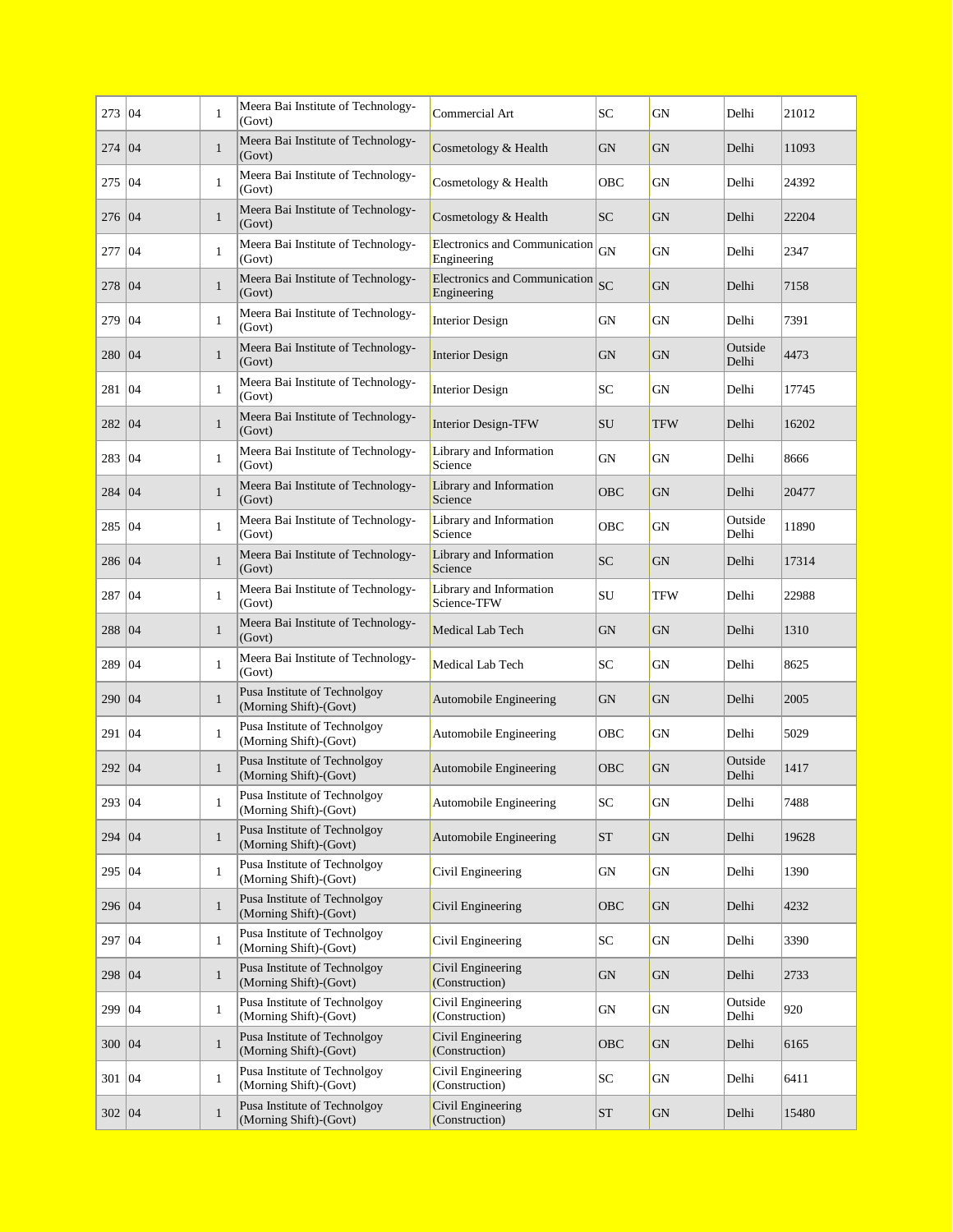| 303      | 04 | $\mathbf{1}$ | Pusa Institute of Technolgoy<br>(Morning Shift)-(Govt)   | Civil Engineering<br>(Construction)              | <b>ST</b>  | GN         | Outside<br>Delhi | 24002 |
|----------|----|--------------|----------------------------------------------------------|--------------------------------------------------|------------|------------|------------------|-------|
| 304      | 04 | $\mathbf{1}$ | Pusa Institute of Technolgoy<br>(Morning Shift)-(Govt)   | Civil Engineering<br>(Construction)-TFW          | <b>SU</b>  | <b>TFW</b> | Delhi            | 4114  |
| 305      | 04 | $\mathbf{1}$ | Pusa Institute of Technolgoy<br>(Morning Shift)-(Govt)   | <b>Electrical Engineering</b>                    | GN         | GN         | Delhi            | 1177  |
| 306      | 04 | $\mathbf{1}$ | Pusa Institute of Technolgoy<br>(Morning Shift)-(Govt)   | <b>Electrical Engineering</b>                    | GN         | <b>GN</b>  | Outside<br>Delhi | 255   |
| 307      | 04 | $\mathbf{1}$ | Pusa Institute of Technolgoy<br>(Morning Shift)-(Govt)   | Electronics and Communication<br>Engineering     | GN         | <b>GN</b>  | Delhi            | 1034  |
| 308      | 04 | $\mathbf{1}$ | Pusa Institute of Technolgoy<br>(Morning Shift)-(Govt)   | Electronics and Communication<br>Engineering     | <b>SC</b>  | <b>GN</b>  | Delhi            | 5758  |
| 309      | 04 | $\mathbf{1}$ | Pusa Institute of Technolgoy<br>(Morning Shift)-(Govt)   | Electronics and Communication<br>Engineering     | <b>ST</b>  | <b>GN</b>  | Delhi            | 15172 |
| 310 04   |    | $\mathbf{1}$ | Pusa Institute of Technolgoy<br>(Morning Shift)-(Govt)   | Electronics and Communication<br>Engineering-TFW | SU         | <b>TFW</b> | Delhi            | 4614  |
| 311      | 04 | $\mathbf{1}$ | Pusa Institute of Technolgoy<br>(Morning Shift)-(Govt)   | Mechanical Engineering                           | <b>GN</b>  | <b>GN</b>  | Delhi            | 90    |
| 312      | 04 | $\mathbf{1}$ | Pusa Institute of Technolgoy<br>(Morning Shift)-(Govt)   | Mechanical Engineering                           | <b>GN</b>  | GN         | Outside<br>Delhi | 228   |
| 313   04 |    | $\mathbf{1}$ | Pusa Institute of Technolgoy<br>(Morning Shift)-(Govt)   | Mechanical Engineering                           | OBC        | GN         | Delhi            | 1767  |
| 314      | 04 | $\mathbf{1}$ | Pusa Institute of Technolgoy<br>(Morning Shift)-(Govt)   | Mechanical Engineering                           | OBC        | <b>GN</b>  | Outside<br>Delhi | 648   |
| 315      | 04 | $\mathbf{1}$ | Pusa Institute of Technolgoy<br>(Morning Shift)-(Govt)   | Mechanical Engineering                           | <b>ST</b>  | GN         | Delhi            | 19719 |
| 316 04   |    | $\mathbf{1}$ | Pusa Institute of Technolgoy<br>(Morning Shift)-(Govt)   | Printing Technology                              | <b>GN</b>  | <b>GN</b>  | Delhi            | 4912  |
| 317      | 04 | $\mathbf{1}$ | Pusa Institute of Technolgoy<br>(Morning Shift)-(Govt)   | Printing Technology                              | <b>GN</b>  | <b>GN</b>  | Outside<br>Delhi | 1374  |
| 318      | 04 | $\mathbf{1}$ | Pusa Institute of Technolgoy<br>(Morning Shift)-(Govt)   | <b>Printing Technology</b>                       | OBC        | <b>GN</b>  | Delhi            | 10392 |
| 319      | 04 | $\mathbf{1}$ | Pusa Institute of Technolgoy<br>(Morning Shift)-(Govt)   | Printing Technology                              | SC         | GN         | Delhi            | 14049 |
| 320      | 04 | $\mathbf{1}$ | Pusa Institute of Technolgoy<br>(Morning Shift)-(Govt)   | Printing Technology                              | <b>SC</b>  | <b>GN</b>  | Outside<br>Delhi | 8899  |
| 321      | 04 | $\mathbf{1}$ | Pusa Institute of Technology<br>(Afternoon Shift)-(Govt) | Civil Engineering                                | GN         | GN         | Delhi            | 2615  |
| 322      | 04 | $\mathbf{1}$ | Pusa Institute of Technology<br>(Afternoon Shift)-(Govt) | Civil Engineering                                | OBC        | GN         | Delhi            | 6655  |
| 323 04   |    | 1            | Pusa Institute of Technology<br>(Afternoon Shift)-(Govt) | Civil Engineering                                | ${\rm SC}$ | ${\rm GN}$ | Delhi            | 6849  |
| 324 04   |    | $\mathbf{1}$ | Pusa Institute of Technology<br>(Afternoon Shift)-(Govt) | Electronics and Communication<br>Engineering     | GN         | <b>GN</b>  | Delhi            | 2317  |
| 325   04 |    | $\mathbf{1}$ | Pusa Institute of Technology<br>(Afternoon Shift)-(Govt) | Electronics and Communication<br>Engineering     | OBC        | GN         | Delhi            | 5420  |
| 326 04   |    | $\mathbf{1}$ | Pusa Institute of Technology<br>(Afternoon Shift)-(Govt) | Electronics and Communication<br>Engineering     | <b>OBC</b> | GN         | Outside<br>Delhi | 1335  |
| 327      | 04 | $\mathbf{1}$ | Pusa Institute of Technology<br>(Afternoon Shift)-(Govt) | Electronics and Communication<br>Engineering     | SC         | GN         | Delhi            | 6541  |
| 328      | 04 | $\mathbf{1}$ | Pusa Institute of Technology<br>(Afternoon Shift)-(Govt) | Electronics and Communication<br>Engineering     | SC         | GN         | Outside<br>Delhi | 5402  |
| 329   04 |    | $\mathbf{1}$ | Pusa Institute of Technology<br>(Afternoon Shift)-(Govt) | Mechanical Engineering                           | ${\rm GN}$ | GN         | Outside<br>Delhi | 668   |
| 330   04 |    | $\mathbf{1}$ | Pusa Institute of Technology<br>(Afternoon Shift)-(Govt) | Mechanical Engineering                           | <b>OBC</b> | GN         | Delhi            | 2459  |
| 331   04 |    | $\mathbf{1}$ | Pusa Institute of Technology<br>(Afternoon Shift)-(Govt) | Mechanical Engineering                           | OBC        | GN         | Outside<br>Delhi | 1038  |
| 332   04 |    | $\mathbf{1}$ | Pusa Institute of Technology<br>(Afternoon Shift)-(Govt) | Mechanical Engineering                           | <b>ST</b>  | <b>GN</b>  | Outside<br>Delhi | 25926 |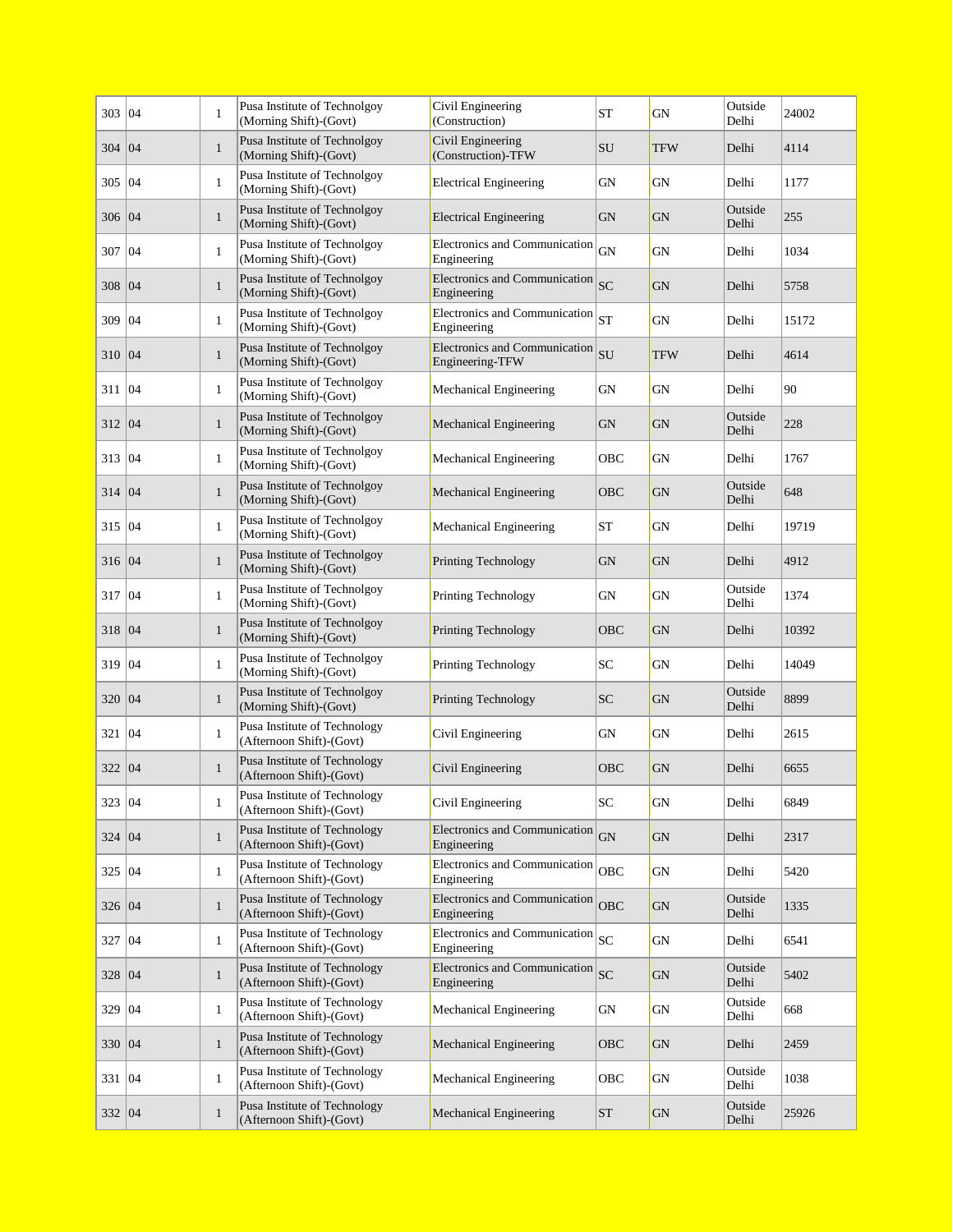| 333   04 |    | 1              | Pusa Institute of Technology<br>(Afternoon Shift)-(Govt)                      | Mechanical Engineering                    | SU                             | DP         | Delhi            | 24661 |
|----------|----|----------------|-------------------------------------------------------------------------------|-------------------------------------------|--------------------------------|------------|------------------|-------|
| 334      | 04 | $\mathbf{1}$   | Pusa Institute of Technology<br>(Afternoon Shift)-(Govt)                      | Printing Technology                       | <b>GN</b>                      | <b>GN</b>  | Delhi            | 6469  |
| 335      | 04 | $\mathbf{1}$   | Pusa Institute of Technology<br>(Afternoon Shift)-(Govt)                      | Printing Technology                       | GN                             | GN         | Outside<br>Delhi | 2779  |
| 336   04 |    | $\mathbf{1}$   | Pusa Institute of Technology<br>(Afternoon Shift)-(Govt)                      | Printing Technology                       | OBC                            | <b>GN</b>  | Delhi            | 12677 |
| 337      | 04 | 1              | Pusa Institute of Technology<br>(Afternoon Shift)-(Govt)                      | Printing Technology                       | SC                             | <b>GN</b>  | Delhi            | 12765 |
| 338      | 04 | $\mathbf{1}$   | Pusa Institute of Technology<br>(Afternoon Shift)-(Govt)                      | Printing Technology                       | <b>SC</b>                      | <b>GN</b>  | Outside<br>Delhi | 9197  |
| 339      | 04 | $\mathbf{1}$   | Pusa Institute of Technology<br>(Afternoon Shift)-(Govt)                      | Printing Technology-TFW                   | SU                             | <b>TFW</b> | Delhi            | 8645  |
| 340 04   |    | $\mathbf{1}$   | Rajokari Institute of Technology -<br>(Govt)                                  | <b>Computer Engineering</b>               | <b>GN</b>                      | <b>GN</b>  | Delhi            | 3545  |
| 341      | 04 | $\mathbf{1}$   | Rajokari Institute of Technology -<br>(Govt)                                  | <b>Computer Engineering</b>               | GN                             | GN         | Outside<br>Delhi | 1371  |
| 342   04 |    | $\mathbf{1}$   | Rajokari Institute of Technology -<br>(Govt)                                  | <b>Computer Engineering</b>               | OBC                            | <b>GN</b>  | Delhi            | 7930  |
| 343      | 04 | $\mathbf{1}$   | Rajokari Institute of Technology -<br>(Govt)                                  | <b>Computer Engineering</b>               | OBC                            | GN         | Outside<br>Delhi | 1475  |
| 344      | 04 | $\mathbf{1}$   | Rajokari Institute of Technology -<br>(Govt)                                  | <b>Computer Engineering</b>               | <b>SC</b>                      | <b>GN</b>  | Delhi            | 8125  |
| 345      | 04 | $\mathbf{1}$   | Rajokari Institute of Technology -<br>(Govt)                                  | Computer Engineering-TFW                  | SU                             | TFW        | Delhi            | 5614  |
| 346 04   |    | $\mathbf{1}$   | Rajokari Institute of Technology -<br>(Govt)                                  | IT Enabled Services and<br>Management     | <b>GN</b>                      | <b>GN</b>  | Delhi            | 4210  |
| 347      | 04 | $\mathbf{1}$   | Rajokari Institute of Technology -<br>(Govt)                                  | IT Enabled Services and<br>Management     | GN                             | <b>GN</b>  | Outside<br>Delhi | 2368  |
| 348      | 04 | $\mathbf{1}$   | Rajokari Institute of Technology -<br>(Govt)                                  | IT Enabled Services and<br>Management     | OBC                            | <b>GN</b>  | Delhi            | 9110  |
| 349   04 |    | $\mathbf{1}$   | Rajokari Institute of Technology -<br>(Govt)                                  | IT Enabled Services and<br>Management     | OBC                            | GN         | Outside<br>Delhi | 2769  |
| 350   04 |    | $\mathbf{1}$   | Rajokari Institute of Technology -<br>(Govt)                                  | IT Enabled Services and<br>Management     | <b>SC</b>                      | GN         | Delhi            | 9528  |
| 351   04 |    | $\mathbf{1}$   | Rajokari Institute of Technology -<br>(Govt)                                  | IT Enabled Services and<br>Management     | SC                             | GN         | Outside<br>Delhi | 7964  |
| 352 04   |    | $\mathbf{1}$   | Rajokari Institute of Technology -<br>(Govt)                                  | IT Enabled Services and<br>Management-TFW | <b>SU</b>                      | <b>TFW</b> | Delhi            | 9116  |
| 353 04   |    | $\mathbf{1}$   | Sarada Ukil School of Art - (Aided)                                           | Art for Drawing Teacher                   | ${\rm GN}$                     | GN         | Delhi            | 7739  |
| 354 04   |    | $\mathbf{1}$   | Sarada Ukil School of Art - (Aided)                                           | Art for Drawing Teacher                   | <b>GN</b>                      | GN         | Outside<br>Delhi | 5548  |
| 355 04   |    | $\mathbf{1}$   | Sarada Ukil School of Art - (Aided)                                           | Art for Drawing Teacher                   | OBC                            | GN         | Delhi            | 18347 |
| 356   04 |    | $\mathbf{1}$   | Sarada Ukil School of Art - (Aided)                                           | Art for Drawing Teacher                   | OBC                            | GN         | Outside<br>Delhi | 6687  |
| 357 04   |    | $\mathbf{1}$   | Sarada Ukil School of Art - (Aided)                                           | Art for Drawing Teacher                   | SC                             | GN         | Delhi            | 13373 |
| 358 04   |    | $\mathbf{1}$   | Sarada Ukil School of Art - (Aided)                                           | Art for Drawing Teacher                   | ${\rm SU}$                     | <b>TFW</b> | Delhi            | 18265 |
| 359   04 |    | $\overline{c}$ | Bhai Parmanand Institute of Business Modern Office Practice<br>Studies-(Govt) | (English)                                 | <b>GN</b>                      | GN         | Delhi            | 84    |
| 360 04   |    | $\overline{2}$ | Bhai Parmanand Institute of Business Modern Office Practice<br>Studies-(Govt) | (English)                                 | GN                             | GN         | Outside<br>Delhi | 113   |
| 361 04   |    | $\overline{c}$ | Bhai Parmanand Institute of Business<br>Studies-(Govt)                        | Modern Office Practice<br>(English)       | OBC                            | GN         | Delhi            | 294   |
| 362 04   |    | $\overline{2}$ | Bhai Parmanand Institute of Business Modern Office Practice<br>Studies-(Govt) | (English)                                 | OBC                            | GN         | Outside<br>Delhi | 141   |
| 363 04   |    | $\mathbf{2}$   | Bhai Parmanand Institute of Business Modern Office Practice<br>Studies-(Govt) | (English)                                 | SU                             | PH         | Delhi            | 423   |
| 364 04   |    | $\mathfrak{D}$ | Rhai Parmanand Institute of Business Modern Office Practice                   |                                           | $SI$ <sub><math>I</math></sub> | <b>TFW</b> | Delhi            | 220   |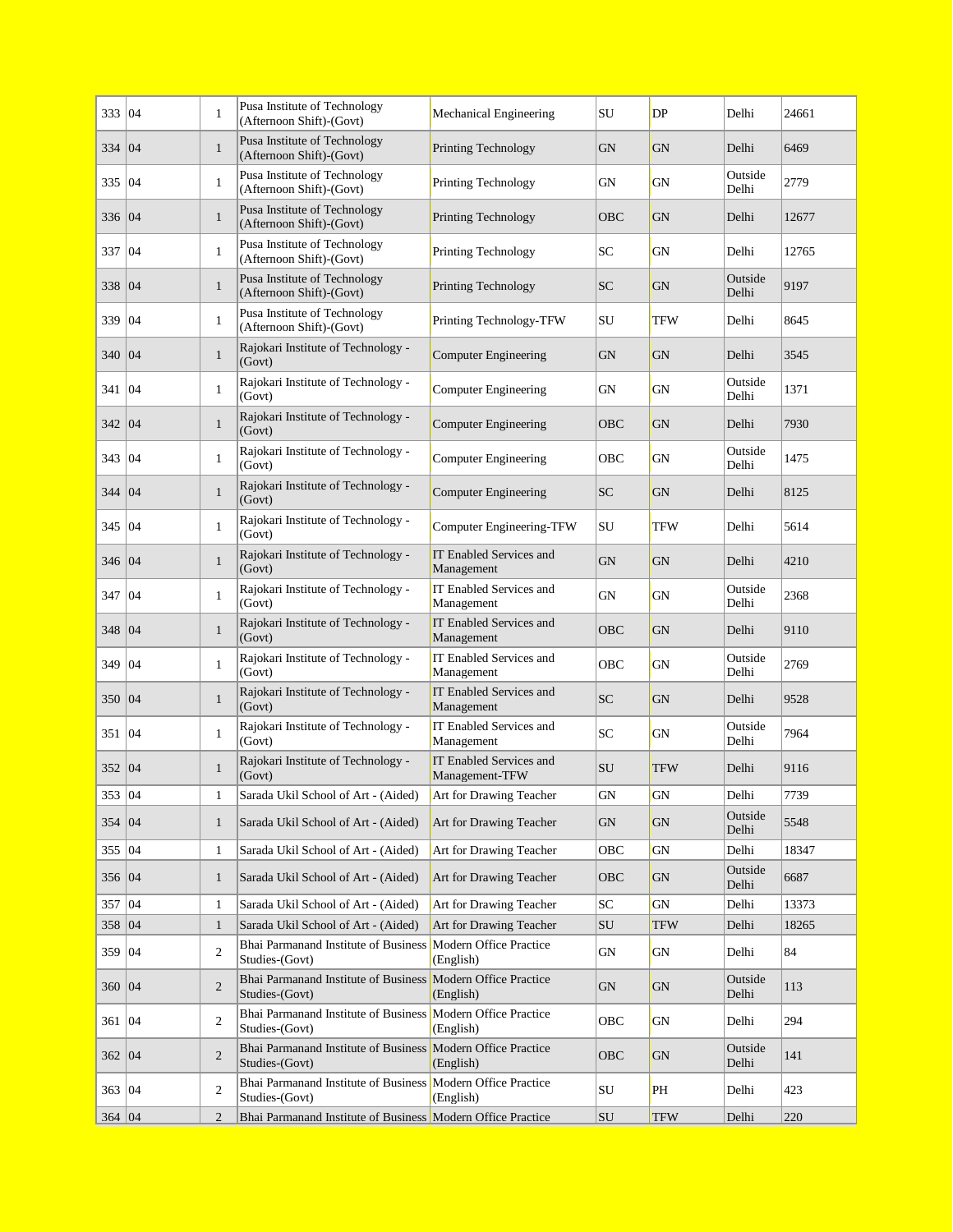|                |    |                 | Studies-(Govt)                                                 | (English)-TFW                                  |           |           |                  |     |
|----------------|----|-----------------|----------------------------------------------------------------|------------------------------------------------|-----------|-----------|------------------|-----|
| 365            | 04 | $\overline{c}$  | Meera Bai Institute of Technology-<br>(Govt)                   | Modern Office Practice<br>(English)            | GN        | GN        | Delhi            | 188 |
| 366 04         |    | $\overline{c}$  | Meera Bai Institute of Technology-<br>(Govt)                   | Modern Office Practice<br>(English)            | OBC       | <b>GN</b> | Outside<br>Delhi | 502 |
| 367            | 04 | 3               | Bhai Parmanand Institute of Business<br>Studies-(Govt)         | Modern Office Practice (Hindi)                 | <b>GN</b> | GN        | Delhi            | 38  |
| 368            | 04 | 3               | Meera Bai Institute of Technology-<br>(Govt)                   | Modern Office Practice (Hindi)                 | <b>GN</b> | <b>GN</b> | Delhi            | 21  |
| 369   04       |    | 4               | Baba Hari Dass College of<br>Pharmacy-(Pvt)                    | Pharmacy                                       | GN        | GN        | Delhi            | 246 |
| 370   04       |    | $\overline{4}$  | Baba Hari Dass College of<br>Pharmacy-(Pvt)                    | Pharmacy                                       | <b>GN</b> | <b>GN</b> | Outside<br>Delhi | 255 |
| 371            | 04 | 4               | Baba Hari Dass College of<br>Pharmacy-(Pvt)                    | Pharmacy                                       | OBC       | <b>GN</b> | Delhi            | 523 |
| 372            | 04 | $\overline{4}$  | Baba Hari Dass College of<br>Pharmacy-(Pvt)                    | Pharmacy                                       | OBC       | <b>GN</b> | Outside<br>Delhi | 536 |
| 373 04         |    | 4               | Baba Hari Dass College of<br>Pharmacy-(Pvt)                    | Pharmacy                                       | <b>SC</b> | <b>GN</b> | Delhi            | 647 |
| 374            | 04 | $\overline{4}$  | Baba Hari Dass College of<br>Pharmacy-(Pvt)                    | Pharmacy                                       | <b>SC</b> | <b>GN</b> | Outside<br>Delhi | 476 |
| 375   04       |    | 4               | Baba Hari Dass College of<br>Pharmacy-(Pvt)                    | Pharmacy-TFW                                   | SU        | TFW       | Delhi            | 736 |
| 376   04       |    | $\overline{4}$  | Integrated Institute of Technology-<br>(Govt)                  | Pharmacy                                       | <b>GN</b> | <b>GN</b> | Delhi            | 30  |
| 377            | 04 | $\overline{4}$  | Integrated Institute of Technology-<br>(Govt)                  | Pharmacy                                       | GN        | GN        | Outside<br>Delhi | 71  |
| 378            | 04 | $\overline{4}$  | Integrated Institute of Technology-<br>(Govt)                  | Pharmacy                                       | OBC       | <b>GN</b> | Delhi            | 259 |
| 379   04       |    | $\overline{4}$  | Meera Bai Institute of Technology-<br>(Govt)                   | Pharmacy                                       | GN        | <b>GN</b> | Delhi            | 133 |
| 380   04       |    | $\overline{4}$  | Meera Bai Institute of Technology-<br>(Govt)                   | Pharmacy                                       | <b>SC</b> | <b>GN</b> | Delhi            | 637 |
| 381            | 04 | $\overline{4}$  | Meera Bai Institute of Technology-<br>(Govt)                   | Pharmacy                                       | SC        | GN        | Outside<br>Delhi | 782 |
| 382   04       |    | $\overline{4}$  | Subramaniam Bharati College of<br>Science and Technology-(Pvt) | Pharmacy                                       | GN        | <b>GN</b> | Delhi            | 253 |
| 383   04       |    | $\overline{4}$  | Subramaniam Bharati College of<br>Science and Technology-(Pvt) | Pharmacy                                       | GN        | GN        | Outside<br>Delhi | 288 |
| 384 04         |    | $\overline{4}$  | Subramaniam Bharati College of<br>Science and Technology-(Pvt) | Pharmacy                                       | OBC       | <b>GN</b> | Delhi            | 506 |
| 385   04       |    | 4               | Subramaniam Bharati College of<br>Science and Technology-(Pvt) | Pharmacy                                       | OBC       | GN        | Outside<br>Delhi | 531 |
| 386 04         |    | $\overline{4}$  | Subramaniam Bharati College of<br>Science and Technology-(Pvt) | Pharmacy                                       | <b>SC</b> | <b>GN</b> | Delhi            | 606 |
| 387            | 04 | 4               | Subramaniam Bharati College of<br>Science and Technology-(Pvt) | Pharmacy                                       | SC        | GN        | Outside<br>Delhi | 636 |
| 388   04       |    | 5               | Aryabhat Institute of Technology-<br>(Govt)                    | Civil Engineering                              | OBC       | GN        | Delhi            | 340 |
| 389 04         |    | 5               | Aryabhat Institute of Technology-<br>(Govt)                    | Mechanical Engineering                         | GN        | GN        | Delhi            | 27  |
| 390 04         |    | 5               | Aryabhat Institute of Technology-<br>(Govt)                    | Mechanical Engineering                         | OBC       | GN        | Delhi            | 425 |
| 391   04       |    | 5               | Aryabhat Institute of Technology-<br>(Govt)                    | Mechanical Engineering                         | SC        | GN        | Delhi            | 406 |
| 392   04       |    | 5               | Aryabhat Institute of Technology-<br>(Govt)                    | <b>Mechanical Engineering</b><br>(Maintenance) | <b>GN</b> | GN        | Delhi            | 423 |
| 393   04       |    | 5               | Chhotu Ram Rural Institute of<br>technology-(Pvt)              | <b>Electrical Engineering</b>                  | GN        | GN        | Delhi            | 262 |
| 394 $\vert$ 04 |    | $5\overline{2}$ | Chhotu Ram Rural Institute of                                  | Electrical Engineering                         | OBC       | GN        | Delhi            | 313 |